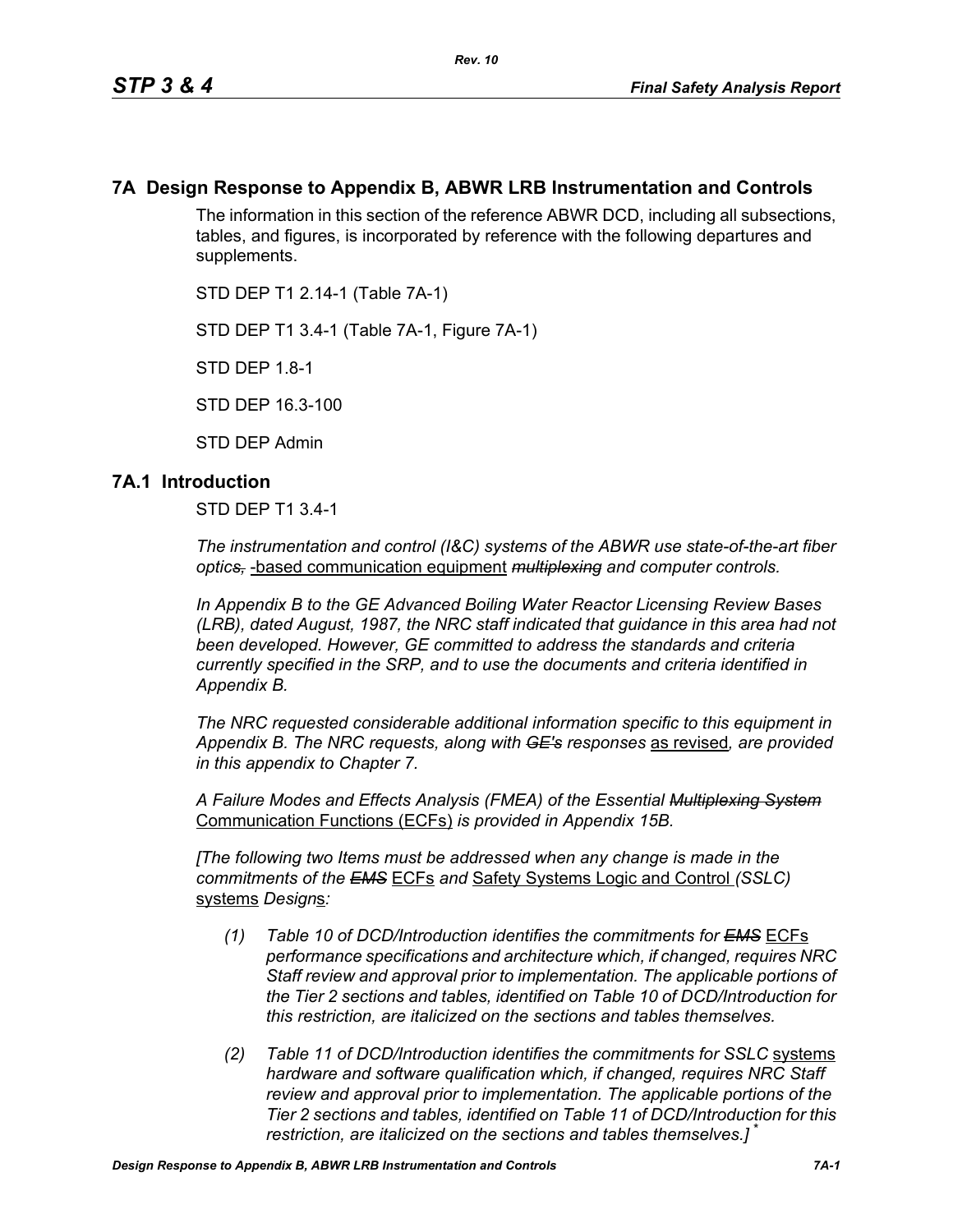# *7A.2 [Multiplexing Systems*

STD DEP T1 3.4-1

STD DEP 1.8-1

STD DEP Admin

*NRC Request (1)—Provide a complete list of components (pumps, valves, etc.) whose actuation, interlock, or status indication is dependent on the proper operation of each Class 1E multiplexer.*

**Revised** *Response (1)—*Class 1E multiplexers are not used in more modern I&C systems. Safety-related data communication is performed as an integral function of the SSLC systems. *The* A typical *list* of components whose actuation, interlock, or status indication depends on the proper operation of SSLC equipment implementing these essential communication functions (ECFs) *is provided as Table 7A.1. It was obtained by extraction from the multiplexer* an early version of the ABWR *I/O database which reflects information* that was *available on the system P&ID and IBD drawings* at the time of design certification*.* The inventory of components satisfying this criteria is subject to change as the detailed design is implemented.

*NRC Request (2***)***—For the components cited above, describe the means of remote or local control (other than by cutting wires or jumpering) that may be employed should the multiplexer fail.*

**Revised** *Response (2)—*Class 1E multiplexers are not used. Safety-related data communication is performed as an integral function of the SSLC systems. *All Class-1E multiplex* SSLC *hardware is designed to meet the single-failure criteria. Systems which employ such hardware have redundant channels* divisions of equipment *such that no single failure of any MUX unit* SSLC component, including those implementing the ECFs, *could jeopardize any safety system action. In addition, local control is provided, via the Remote Shutdown System, to bring the reactor to shutdown conditions in event of multiple safety system failures or evacuation of the control room. The Remote Shutdown System is hard-wired and therefore provides diversity to the MUX* SSLC *interfaces.*

*NRC Request (3)—Describe the multiplexer pre-operational test program.*

**Revised** *Response (3)—*Multiplexers are not used. Safety-related data communication is performed as an integral function of the SSLC systems. Non-safety data communication is performed by the Plant Data Network (PDN) and dedicated system level communication links. *The pre-operational test program will test the multiplexers* data communication functions (DCFs) *concurrently with instrumentation and control functional loop checks. As each input to a remote multiplexing unit (RMU)* an input/output (I/O) device *is simulated using a suitable input device, the required* 

*<sup>\*</sup> See Section 3.5 of DCD/Introduction.*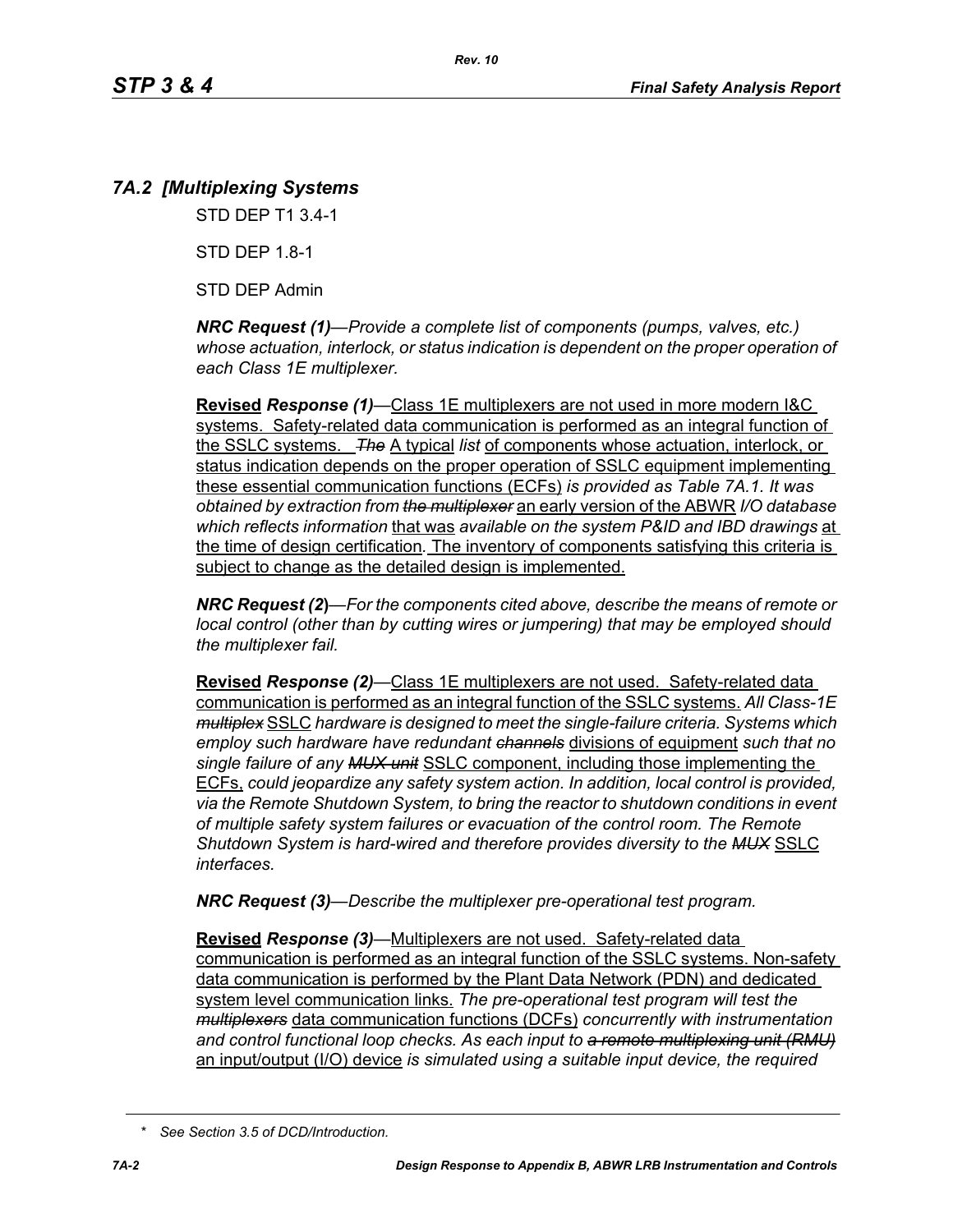*outputs shall be verified correct. In this manner, all hardware and software are confirmed concurrently.*

*Equipment verifications of the individual multiplexing units* I/O devices *are performed at the factory and typically include detailed component level tests which require special test apparatus and technical expertise. Any malfunctioning not found during factory testing will be detected during pre- operational tests of instrument loops.*

*Testing shall include* Preoperational testing includes *instrument loop checks*, and *calibration verification tests and response time verification tests as described in ANSI/IEEE-338.* Factory testing includes response time verification tests on the digital logic processing equipment. *If possible, the entire instrument loop shall be tested from sensor to output device(s). Otherwise, suitable input devices shall be used to simulate process inputs and the system outputs verified to be acceptable.*

*In addition to the testing described above, tests shall be developed to verify system redundancy and electrical independence* (ITAAC Table 3.4-1 Item 3)*.*

*NRC Request (4)—Describe the test and/or hardware features employed to demonstrate fault tolerance to electromagnetic interference.*

**Revised** *Response (4)—One major deterrence to electromagnetic interference (EMI) in the multiplexing system* ECFs *is the use of fiber optic data links as the transmission medium. Optical fiber, being a non- electrical medium, has the inherent properties of immunity to electrical noise (EMI,* radio frequency interference *(RFI), and lightning), point-to-point electrical isolation, and the absence of conventional transmission line effects. Fiber optic multiplexing* media *is also unaffected by the radiated noise from high voltage conductors, by high frequency motor control drives, and by transient switching pulses from electromagnetic contactors or other switching devices.* 

*However, the electrical-to-optical interface at the transmitting and receiving ends must still be addressed to ensure complete immunity to EMI. The control equipment containing the electrical circuitry use standard techniques for shielding, grounding, and filtering and are mounted in grounded equipment panels provided with separate instrument ground buses. Panel location, particularly in local areas, is carefully chosen to minimize noise effects from adjacent sources. The use of fiber optic cables ensures that current-carrying ground loops will not exist between the control room and local areas.* 

*The use of redundancy provides the other major deterrence to EMI effects. The safetyrelated multiplexing system uses redundant optical channels within each separated electrical division. The systems* divisions *are independent and will run asynchronously with respect to each other with no* limited *communication between divisions. However, data communication and transfer is synchronized within each division itself. This arrangement provides fault tolerance to EMI or other noise occurring in isolated locations.* 

*During normal operation, multiplexing system* data communication *performance will be monitored by online* diagnostic *tests such as parity checks, data checks (boundary and*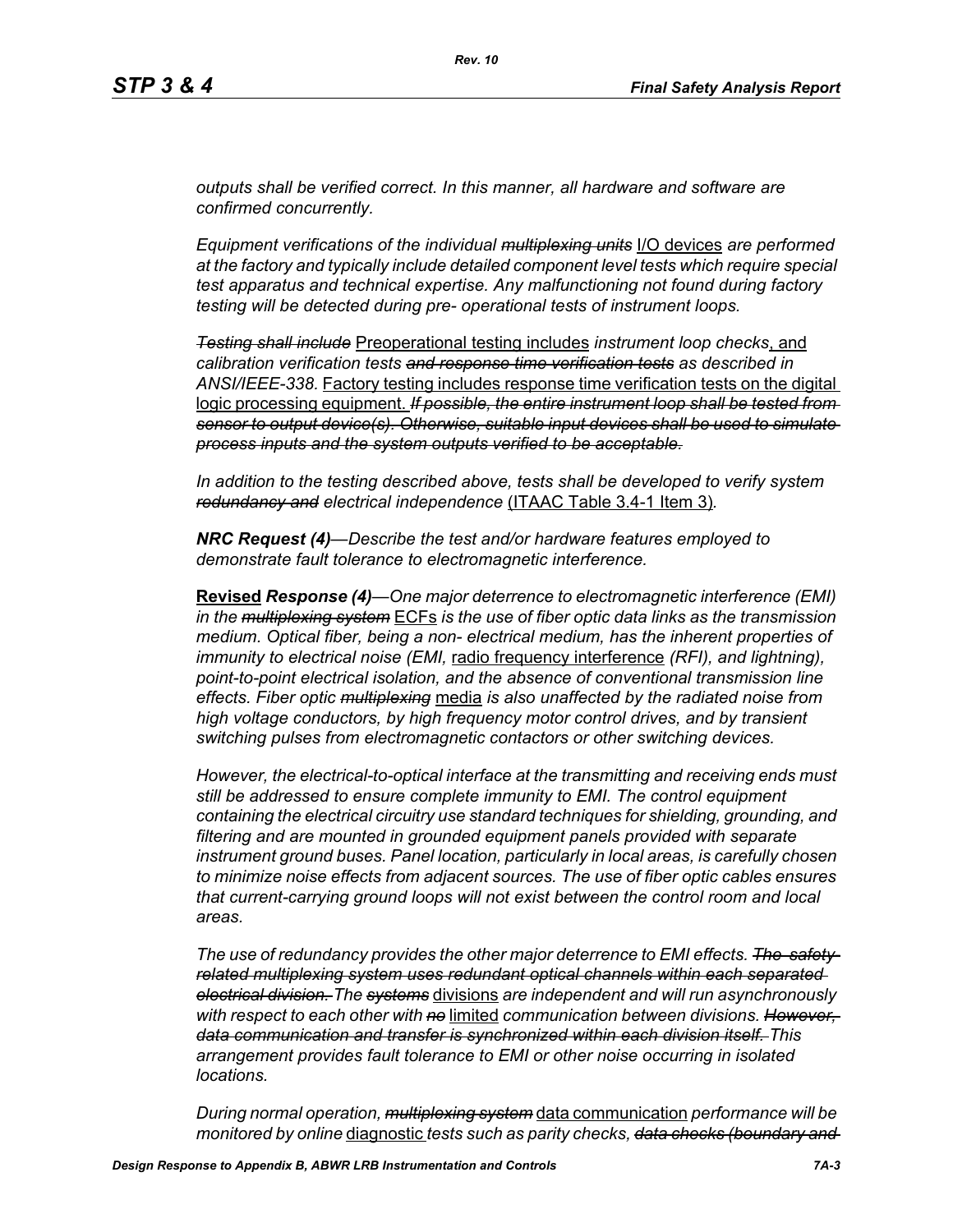*range), and transmission timing. If response time requirements permit, error correcting algorithms may be applied to mask noise effects. Periodic surveillance using offline tests such as bit error rate will be used to verify overall system integrity.*checksum verification or the reception of a keep-alive signal.

*As part of the pre-operational* equipment qualification *test program [see Request (3)], the systems* equipment qualification type test specimen *will be subjected to EMI testing. EMI and RFI test measurements will be developed using the guidelines described in ANSI/IEEE-C63.12, "American National Standard for Electromagnetic Compatibility Limits—Recommended Practice." For testing susceptibility to noise generation from portable radio transceivers, tests will be developed from ANSI/IEEE-C37.90.2, "IEEE Trial-Use Standard, Withstand Capability of Relay Systems to Radiated Electromagnetic Interference from Transceivers." Section 5.5.3 of this standard describes tests for digital equipment using clocked logic circuits.*

*With the system connected, each* The type test specimen *multiplexing unit (one at a time) will be required to demonstrate immunity to the defined conducted and radiated tests. Units shall also comply with standard surge withstand capability tests, as follows:*

- *(a) ANSI/IEEE-C62.41—"Guide for Surge Voltages in Low-Voltage AC Power Circuits."*
- *(b) ANSI/IEEE-C62.45—"Guide on Surge Testing for Equipment Connected to Low- Voltage AC Power Circuits."*

*The interconnecting fiber optic links of the multiplexing system and SSLC* systems *are not subject to EMI effects.*

*For design guidance and additional test development guidance, the following military standards shall be used:*

- *(a) MIL-STD-461C* E*—"Electromagnetic Emission and Susceptibility Requirements for the Control of Electromagnetic Interference."*
- *(b) MIL-STD-462—"Measurement of Electromagnetic Interference Characteristics."* Not Used

*Due to the comprehensive nature of these documents, their applicability to ground, airborne, and shipboard equipment, and the differences in requirements for the Army, Navy and Air Force, the use of these standards shall be limited to the susceptibility requirements and limits for class A3 equipment and subsystems (ground, fixed). Within these limits, the guidelines for Army procurements only shall be used. Tests for transmitting and receiving equipment, power generators, and special purpose military devices are not applicable.*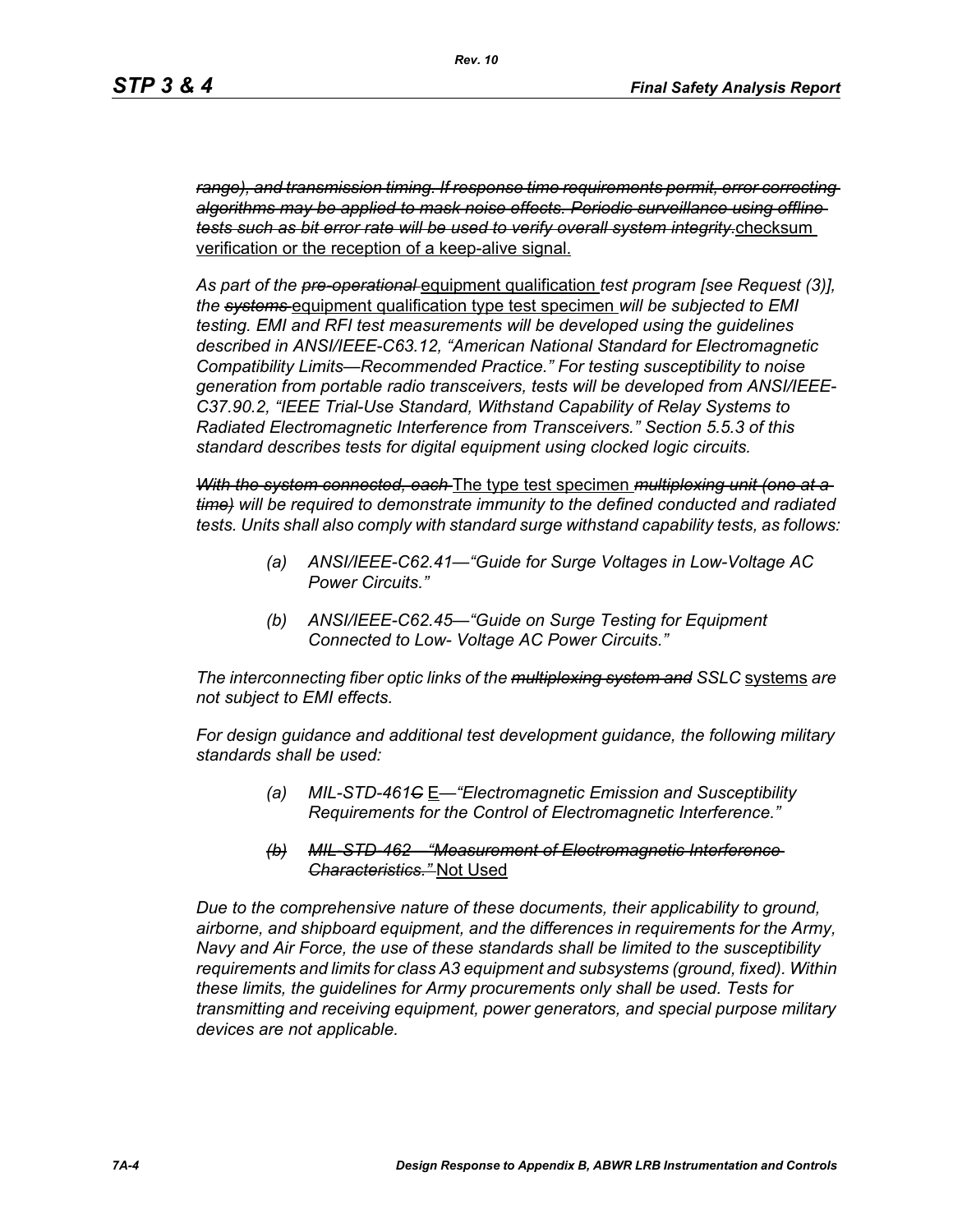*[To facilitate achieving* **electromagnetic compatibility (***EMC***)** *compliance, system and equipment grounding and shielding practices will follow the guidance of the standards listed below:*

- *(a) EEE Std. 518, "Guide for the Installation of Electrical Equipment to Minimize Electrical Noise Inputs to Controllers from External Sources."*
- *(b) EEE Std. 1050, "Guide for Instrumentation and Control Equipment Grounding in Generating Stations."] \**

*NRC Request (5)*—*Describe the interconnection, if any, of any Class 1E multiplexer to non-Class 1E devices such as the plant computer.* 

**Revised** *Response* **(5)***—*Class 1E multiplexers are not used. Safety-related data communication is performed as an integral function of the SSLC systems. *The interconnection of Class 1E multiplexers communication devices to non-Class 1E devices is done using fiber optic cable. The fiber optic cable will provide the necessary isolation.* 

*The plant process computer is* Non-Class 1E devices are *connected to a buffer module (memory storage module). Information is stored in this module by the 1E MUX units* communication interface equipment *for access by the process computer* non-Class 1E devices*, thus preventing any interruption by the Non 1E process computer* devices *on the 1E* communication functions.

*NRC Request (6)—Describe the online test and/or diagnostic features that may be employed, including any operator alarms/indicators and their locations.* 

**Revised** *Response (6)—The EMS self-test system relies on the Safety System Logic and Control (SSLC) test control unit, though it has also its own local self-test system. Local self-test in each EMS unit continues to provide diagnostic readout even if the test control unit fails.* (An EMS is not used.)

*A c*C*ontinuously operating self-test system*diagnostics *checks all data transmission*s *and provides operators with fault information and fault location through dedicated alarms and computer output. The self-test system* diagnostics *operation or its failure cannot harm the operation of the safety systems.*

*Figure 7A-1 shows the general concept of the EMS interface with the test control unit. The online test and diagnostic features including operator alarms and location are detailed as follows:*

- *Self-test* diagnostics and periodic testing *locates a fault down to the processing module level and provides positive local identification of the failed device.*
- *A periodic, automatic test feature verifies proper operation of the EMS* ECFs*.*

*<sup>\*</sup> See Section 7A.1(2) and 7A.1(1).*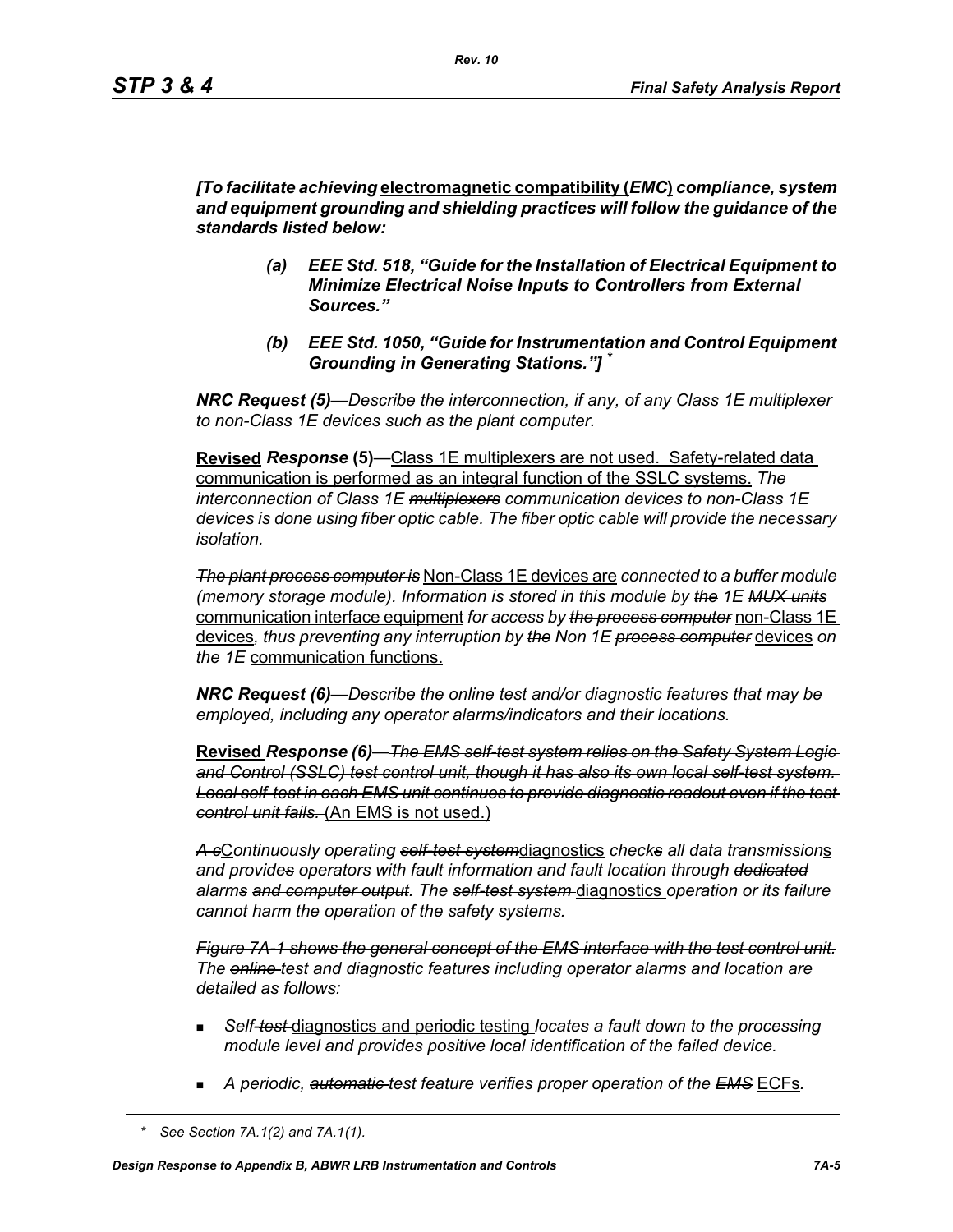*Rev. 10*

- *Detection of fatal (affects signal transmission) and non-fatal (does not affect signal transmission) errors is annunciated and relayed to the computer. Operators are informed on the type of malfunction and its location.*
- *Local self-test* Self- *is* diagnostics are *continuous. System end-to-end test is initiated* as an off-line test *in one division at a time by communication between test units in each division.*
- *The logic returns to its original state after the test sequence is completed. Indications of test status (normal or in-test) and results (pass, fail) is provided.*
- **The test diagnostic function does not degrade system reliability.** The test circuitry*is physically and electrically separated and isolated from the functional circuitry insofar as possible. Testing* The diagnostic function *will not cause actuation of the driven equipment.*
- *Automatic initiation signals from plant sensors override an automatic test sequence and perform the required safety function.*
- *Failure of the test control unit does not affect the safety system functional logic.*

*NRC Request (7)—Describe the multiplexer power sources.*

**Revised** *Response (7)—*Multiplexers are not used. Safety related data communication is performed as an integral function of the SSLC systems. *The multiplexer system* equipment implementing the ECFs *receives its power from the four-divisional battery*-backed *125 VDC* 120 VAC *buses (*uninterruptible*)* for RTIS and 125 VDC buses for ELCS*. These are discussed in Subsection* 8.1.2.2*8.3.2 and illustrated in Figure 8.3-4.*

*NRC Request (8)—Describe the dynamic response of the multiplexers to momentary interruptions of AC power.*

**Revised** *Response (8)—*Multiplexers are not used. Safety-related data communication is performed as an integral function of the SSLC systems. *Each of the four divisions of the multiplexer system SSLC systems is fed by the corresponding division of the 125 VDC battery. Therefore, the ECFs will not be affected by momentary interruption to the AC power. Extended losses of power in any division would not affect operations of safety functions because of multiplicity of divisional power (Figure 8.3-3).*

*If EMS* there is a loss of *power is interrupted and subsequently restored, then the EMS unit reinitializes automatically and the system reconfigures to accept the signal transmission* to the ELCS system, it will assume a predefined safe state*.* If there is a loss of power to the RTIS, it is designed to fail in a trip initiating state.

*NRC Request (9)—Describe the applicability of the plant Technical Specifications to multiplexer operability.*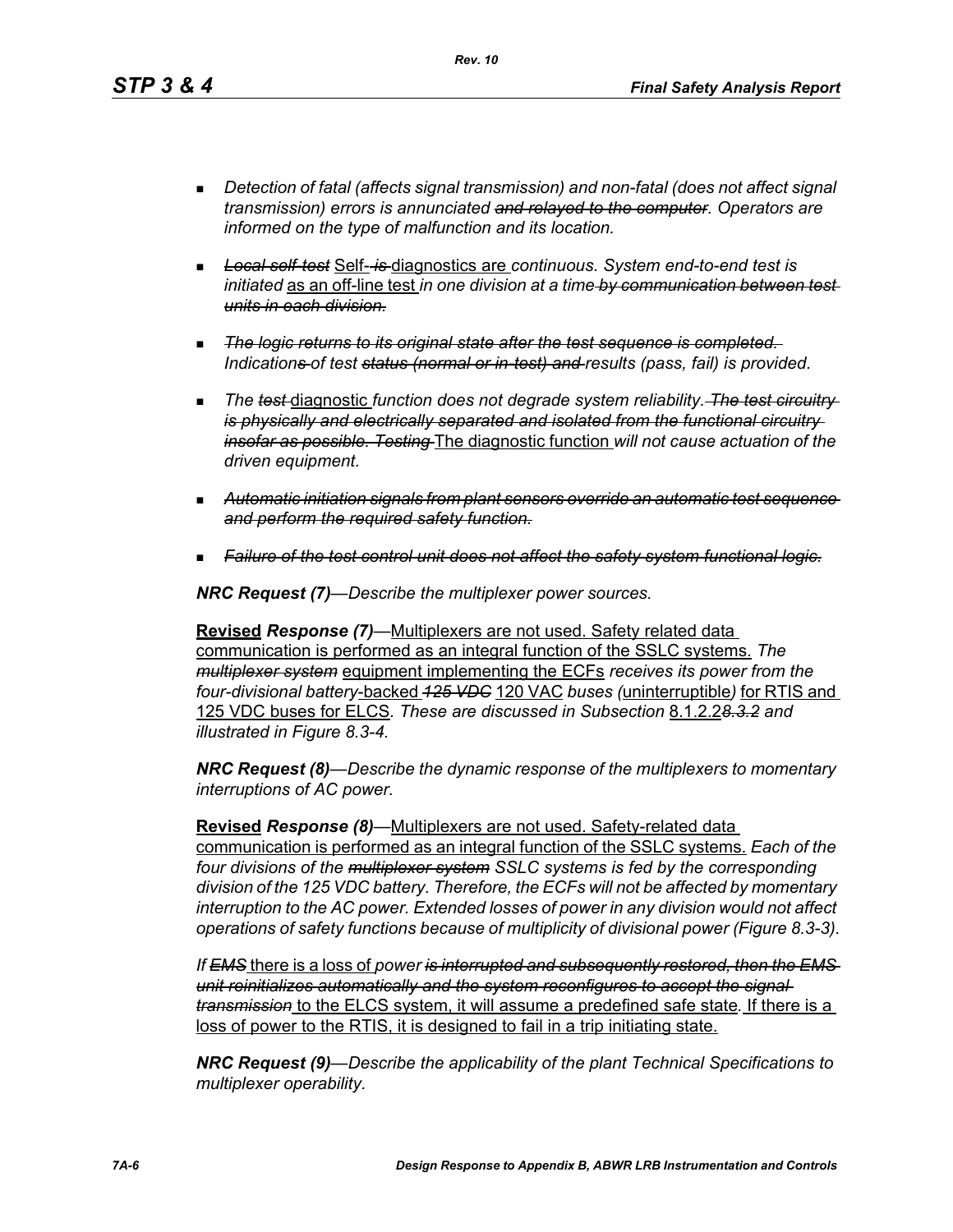**Revised** *Response (9)—*Multiplexers are not used. Safety-related data communication is performed as an integral function of the SSLC systems. *The applicability of the plant Technical Specifications to the four-division multiplexer* SSLC systems *operability will be a section in the specifications that will include limiting condition for operation, and surveillance requirements.*

*The limiting condition is expected to be similar to that for a loss of a divisional electrical power supply.*

*NRC Request (10)—Describe the hardware architecture of all multiplexer units.* 

**Revised** *Response (10)—*Multiplexers are not used. Safety-related data communication is performed as an integral function of the SSLC systems. *The multiplexer units are of two types:*

- *(1) Remote Multiplexing Units (RMU)*
- *(2) Control Room Multiplexing Units (CMU)*

*System Configuration*

For the RTIS, input and output signals are directly connected to the RTIS equipment for each protective division.

*In each* ELCS *protection division, RMUs* remote DLCs (RDLCs) *are located in local plant areas to acquire sensor data and transmit it to the control room for processing. The RMUs RDLCs also receive processed signals from the control room for command of safety system actuators. CMUs are located in the control room to transmit and receive data for the logic processing units of the safety protection system (RPS and ESF). Response time constraints may dictate RPS outputs be hardwired (not multiplexed) to the load drivers.*

*All* RDLC *interconnections are fiber optic data links. Within each division, the system uses redundant links (either in a hot standby configuration or a bi-directional, reconfigurable arrangement) for greater reliability.*

*The safety-related multiplexing systems* equipment implementing the ECFs *in each division are separated and independent.*

#### ELCS *Hardware Configuration*

- *(1) RMU* RDLC
	- *(a) Microprocessor-based, bus-oriented architecture with control program in ROM (i.e., firmware)*programmable controller with control program stored in non-volatile memory*.*
	- *(b) Modular design: Plug-in modules or circuit boards with distinct functions on separate modules (CPU, memory, I/O). Redundant low voltage power supplies are used for greater reliability.*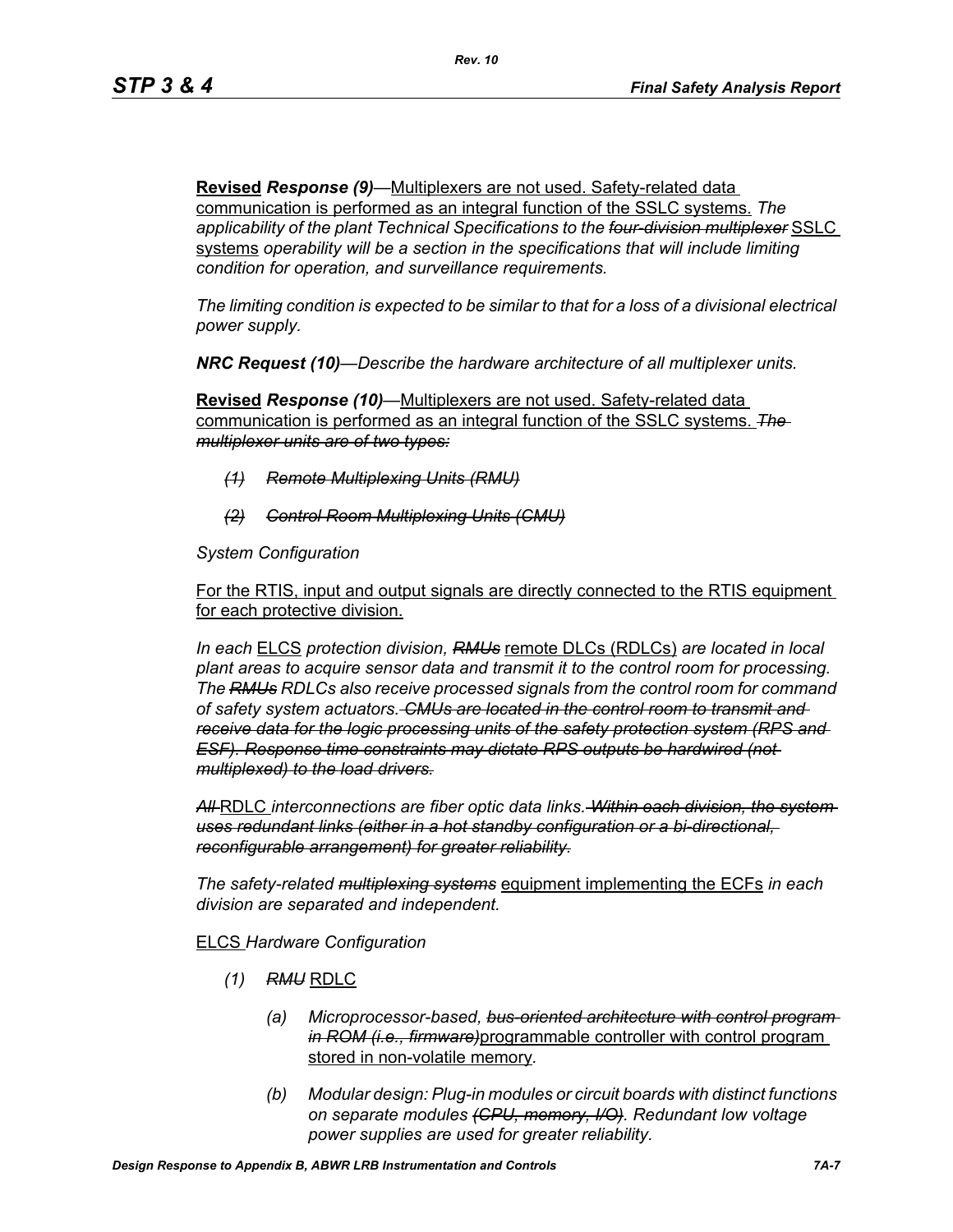- *(c) Input modules acquire safety-related analog and digital data from process transmitters and equipment status contact closures, respectively. Analog input modules perform signal conditioning and A/D conversion. Digital input modules perform signal conditioning (filtering, voltage level conversion).*
- *(d) Output modules transmit processed control signals to equipment actuator circuits (output signals may be contact closures or voltage levels to drive relays or solid-state load drivers).*
- *(e) Communications interface modules format and transmit input signals as serial multiplexed words via fiber optic data links from local areas to the control room multiplexing units. These modules also receive processed signals from the control room and demultiplex and prepare output signals for interfacing to actuators.* Section 7.9S explains the methods used to communicate data between all DLCs.
- *(f) CPU and memory* Controller *modules coordinate I/O and communication functions and perform peripheral tasks such as self-test and calibration.*
- *(g) Front panel interface (isolated from safety-critical signal path) permits* A maintenance and test panel (MTP) is provided for each ELCS protective division. The MTP provides the interfaces for *technician access to calibration and diagnostic functions.*
- *(2) CMU*
	- *(a) Same as RMU.*
	- *(b) Same as RMU.*
	- *(c) Input modules: None.*
	- *(d) Output modules: None.*
	- *(e) Communications interface modules acquire serial data from control room logic processing units. The data is formatted and inserted via a fiber optic interface into the multiplexed data stream out to the RMUs. The modules also receive multiplexed serial data from the RMUs, demultiplex the data, and transmit it to the control room logic processing units via an optical serial link.*
	- *(f) Same as RMU.*
	- *(g) Same as RMU.*

*[The development of the essential multiplexing* **SSLC systems shall assure that the ECFs are implemented** *as a* **using a** *deterministic, dual redundant, fiber optic*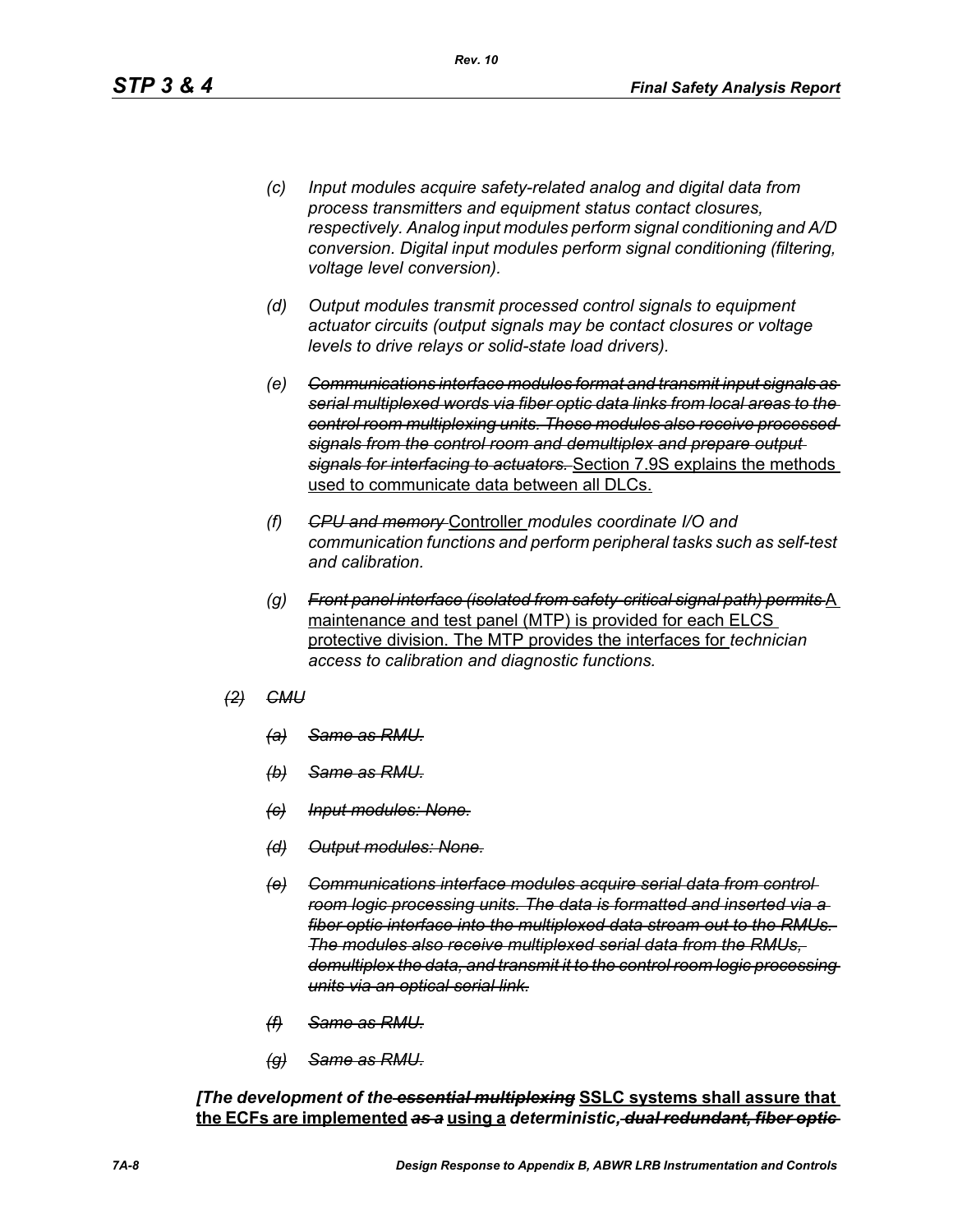#### *ring structure* **design.** *shall follow the Fiber Distributed Data Interface (FDDI) protocol as described in the following American National Standards Institute (ANSI) reference documents:*

- *(a) ANSI X3.166, "Fiber Distribution Data Interface (FDDI) Physical Layer Medium Dependent (PMD)."*
- *(b) ANSI X3.148,"Fiber Distributed Data Interface (FDDI) Token Ring Physical Layer Protocol (PHY)."*
- *(c) ANSI X3.139, "Fiber Distributed Data Interface (FDDI) Token Ring Media Access Control (MAC)."*
- *(d) ANSI X3T9.5/84-49, "FDDI Station Management (SMT)," Preliminary Draft.*

*For portions of the safety systems where the data throughput requirement is less than 5M bit/s, IEEE- 802.5, Token Ring Access Method and Physical Layer Specifications, may be implemented as an alternative, using either coaxial, twisted-pair or fiber optic cable as the transmission medium. Both networks conform to ISO 7498, Open Systems Interconnection-Basic Reference Model, as the Data Link Layer and Physical Layer. For the Data Link Layer, IEEE-802.2, Standard for Local Area Networks: Logical Link Control, shall be used with either network to define the protocols necessary to move data to the higher levels of the ISO model.*

*Communications protocols used for data transmission in other parts of the safety system and for transferring data to the non-safety systems shall also conform to ISO 7498.* Section 7.9S provides information on the design of the data communication functions.

*NRC Request (11)—Describe the "firmware" architecture.*

*Revised Response (11)—The "firmware" (software contained in ROM*non-volatile memory*) architecture depends upon knowledge of a specific hardware/software combination for the multiplexer units* I/O devices*. Since Tier 2 is to be independent of specific vendor's hardware and is, instead, based upon system level requirements, the exact configuration of software for the multiplexer units* I/O devices *is not specified. However, software development will follow a process consistent with the safety-related nature of the multiplexing system* ELCS, including their ECFs*.* RTIS is not within the scope of this response because input and output signals are directly connected to the RTIS equipment for each protective division.

*The software must also support the following characteristics of the multiplexing system* ELCS*:*

*(1) The multiplexing system is a* ELCS ECFs are implemented as *real-time control application*s *configured as a* point to point, unidirectional*, fiber optic local area network* data links*.*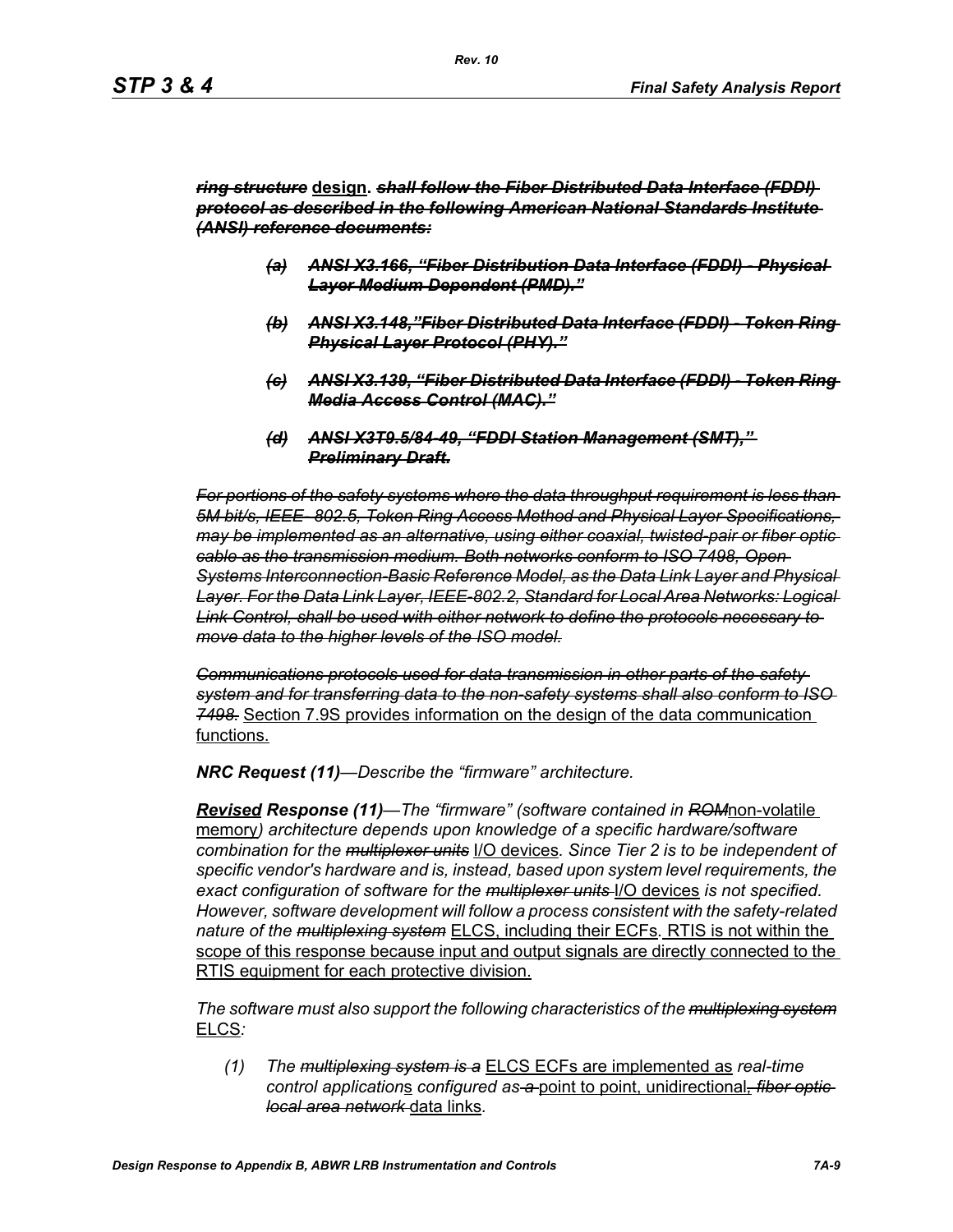- *(2) Because time response for some functions is critical to safety, system timing must be deterministic and not event-driven. A typical industry standard communications protocol that is likely to be used is FDDI (Fiber Distributed Data Interface), a token- passing, counterrotating ring structure with data rates to 100M bit/s. Hardware communications interfaces to this protocol are available, thus reducing the need for special software development.*
- *(3) The safety-critical system functions are analog and digital data acquisition, signal formatting, signal transmission, demultiplexing, and control signal outputs to actuators. Peripheral functions are self-test*diagnostic *features, periodic testing and system calibration (e.g., adjustment of A/D converters).*
- *(4) During system initialization or shutdown and after loss of power, control outputs to actuators must fail to a safe state (fail safe or fail-as-is, as appropriate for the affected safety system). System restart shall not cause inadvertent trip or initiation of safety- related equipment (i.e., system output shall depend only on sensed plant inputs).*
- *(5) The system must be fault-tolerant to support the single-failure criterion. Multidivision duplication of the system will provide this feature; however, within each division, the system will also be redundant for high availability. Thus, the software must perform failure detection and automatic switchover or reconfiguration in case of failure of one multiplexer channel .*

*High quality software is the most critical aspect of microprocessor-based designs for safety systems. The software must be of easily proven reliability so as not to degrade the reliability and availability of the overall system. When installed as "firmware", the software should become, in effect, another high quality hardware component of the control equipment, especially, since the program in ROM is protected from being changed by external sources.*

*Software development will, in general, follow Regulatory Guide 1.152, which endorses ANSI/IEEE ANS-7-4.3.2. These documents emphasize an orderly, structured, development approach and the use of independent verification and validation to provide traceable confirmation of the design. Validation must verify a predictable and safe response to abnormal as well as normal test cases. A software-based design must also support the testability, calibration and bypass requirements of IEEE-279*603*.*

*To meet the above requirements, the software will be developed as a structured set of simple modules. Each module will perform a prescribed task that can be independently verified and tested. Modules shall have one entry and one exit point. The software requirements specification and design specification will define structures of external files used and interfaces with other programs. In place of a formal operating system, an "executive" control program or real-time kernel will monitor, schedule, and coordinate the linking and execution of the modules. The integration of the modules*  into the control program will be another activity to be independently verified and *validated.*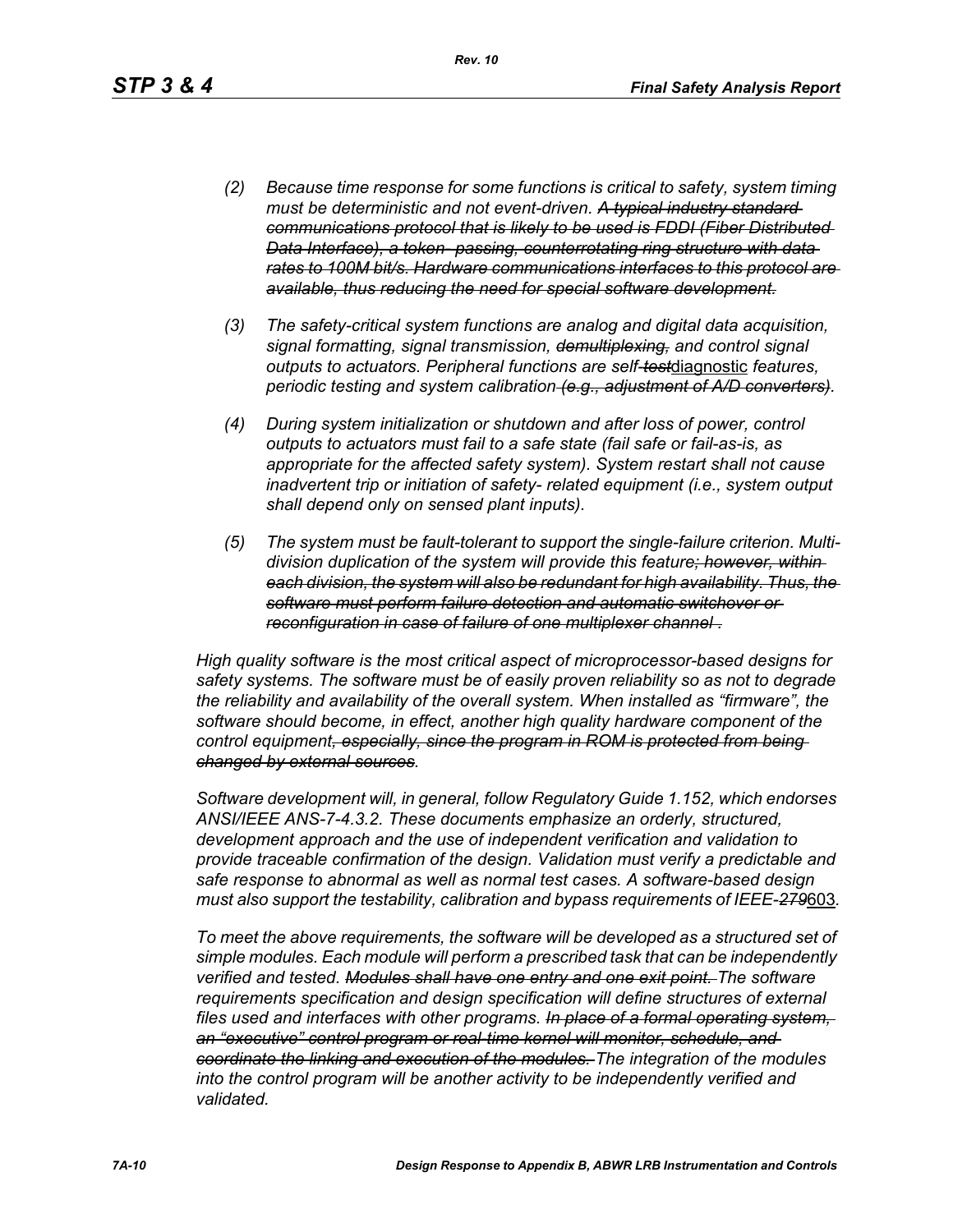*The overall program structure will be a hierarchy of tasks. Separate modules will be created for safety- critical tasks, calibration functions, and self-test functions, with selftest running in the background at the lowest priority. Highest priority functions will always run to completion. The use of interrupts will be minimized to prevent interference with scheduled tasks.* 

*On detection of* communication *faults, retry or rollback to the last known correct state will be permitted within system time constraints. If the fault is permanent and potentially unsafe, the system* module *shall recover (or fail) to a safe* predefined *state and the operator shall be alerted. The redundant multiplexing channels shall be repairable online if one channel fails.All processor memory not used for or by the operational program shall be initialized to a pattern that will cause the system to revert to a safe state if executed.* System level diagnostics verify memory is not changed after initial loading.

*The software shall permit online calibration and testing with the outputs to the safety systems bypassed* consistent with the requirements of the Technical Specifications*.* 

*The software design shall prevent unauthorized access or modification.* 

*Software development to achieve program operation as described above and to document and verify this operation shall conform to the following standards:*

- *(1) [IEEE-828, "IEEE Standard for Software Configuration Management Plans"*
- *(2) IEEE-829, "IEEE Standard for Software Test Documentation"*
- *(3) IEEE-830, "IEEE Standard for Software Requirements Specifications"*
- *(4) IEEE-1012, "IEEE Standard for Software Verification and Validation Plans"*
- *(5) IEEE-1042, IEEE Guide to Software Configuration Management]* **\***

*NRC Request (12)—Provide an explicit discussion of how the systems conform to the provisions of IEEE-279, Section 4.17.* 

*Response (12)—*Also reference IEEE-603 Sections 5.1, 6.2, and 7.2. *The multiplexing system* ECFs *for safety systems only acquire* support the acquisition of *data from plant sensors (pressure, level, flow, etc.) and equipment status contact closures (open, close, start, stop, etc.) that provide automatic trip or initiation functions for RPS and ESF equipment.* 

*Manual initiation inputs for protective action*s such as reactor scram, *are implemented by direct, hardwired or optical connections to the safety system logic*. Manual initiation inputs for other protective actions *(e.g., ECCS, containment isolation*, except for MSIV

*<sup>\*</sup> See Sections 7A.1(2) and 7A.1(1).*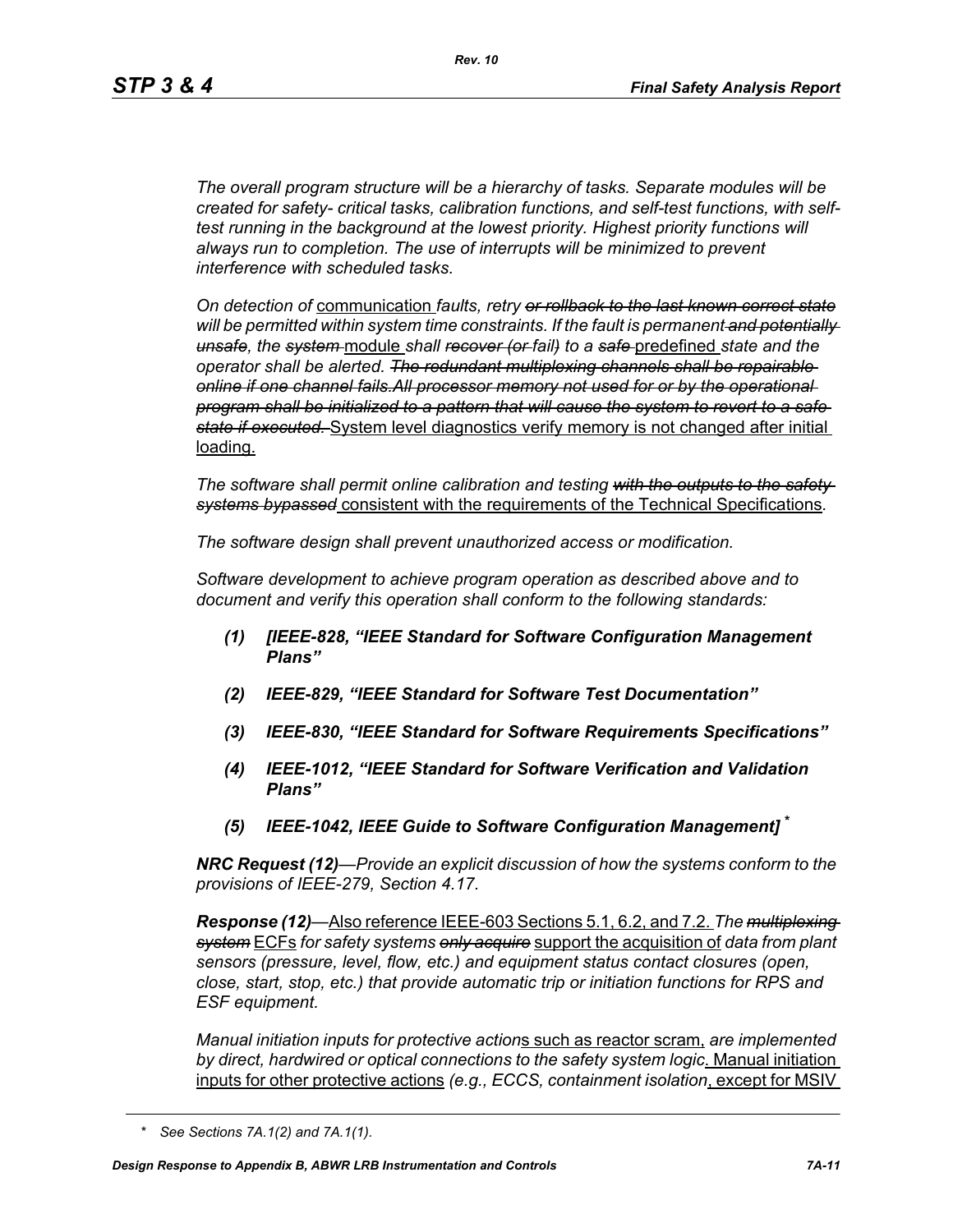isolation) depend on the ECFs for communication to the safety system logic*. Initiation outputs for ECCS and isolation functions (except MSIV) are multiplexed* communicated *to the actuators* using the ECFs*. Manual scram (reactor trip) is provided by breaking the power source to the scram pilot valve solenoids external to the multiplexing system* equipment implementing the ECFs *and safety system logic. Manual reactor trip and manual MSIV closure in each division are available even with multiplexing system failure* of the ECFs*, since these outputs are not multiplexed* communicated *to the actuators* via the ECFs*.* 

*However, because the multiplexing system design is fault tolerant (replicated in four divisions and redundant within each division) [see the responses to Requests (4), (10), and (11)], a single failure will not degrade data communications in any division.* 

*Therefore, the requirements of IEEE-279, Section 4.17* (IEEE-603 Section 5.1)*, are satisfied, since a single failure will not prevent initiation of protective action by manual or automatic means.* 

*The last sentence of Section 4.17 states that "manual initiation should depend upon*  the operation of a minimum of equipment". The first paragraph has shown that manual initiation of *reactor trip and MSIV initiation* isolation *do not depend at all on the multiplexing system* ECFs. mManual initiation of *ECCS initiation and isolation initiation other than MSIV do not depend on multiplexing* ECFs *for sending inputs to the logic*, but can tolerate the single failure of one division of ECFs*. and* They *depend on the operation of only one channel of multiplexing* ECFs *in each division to send outputs to actuators.* 

*NRC Request (13)—Provide an explicit discussion of how the systems conform to IEEE 279, Paragraph 4.7.2, as supplemented by Regulatory Guide 1.75 and IEEE 384.*

*Response (13)—The safety-related multiplexing system* ECFs*, which is* are *part of the protection system, has* have *no direct interaction with the control systems. Sensor and equipment status data are multiplexed* communicated *only to protection system logic. However, two signals are sent from the protection system logic to the Recirculation Flow Control System: Reactor Water Level 2 Trip and Recirculation Pump Trip* nonsafety systems*. The signals are transmitted via fiber optic data links, which are not part of the multiplexing system. An isolating buffer (gateway) transfers these signals to the non-safety-related network of the control systems.* or through qualified isolation devices.

*Fiber optic transmission lines are not subject to credible electrical faults such as shortcircuit loading, hot shorts, grounds or application of high AC or DC voltages. Adjacent cables are not subject to induced fault currents or to being shorted together. The effects of cable damage are restricted to signal loss or data corruption at the receiving equipment. Cables and control equipment of different systems or assigned to different divisions are kept separated only to prevent simultaneous physical damage.* 

*Thus, the multiplexing system* SSLC systems ECFs design *conforms to IEEE-279, paragraph 4.7.2* (IEEE-603 paragraph 5.6.3.1(2))*, in that no credible failure at the*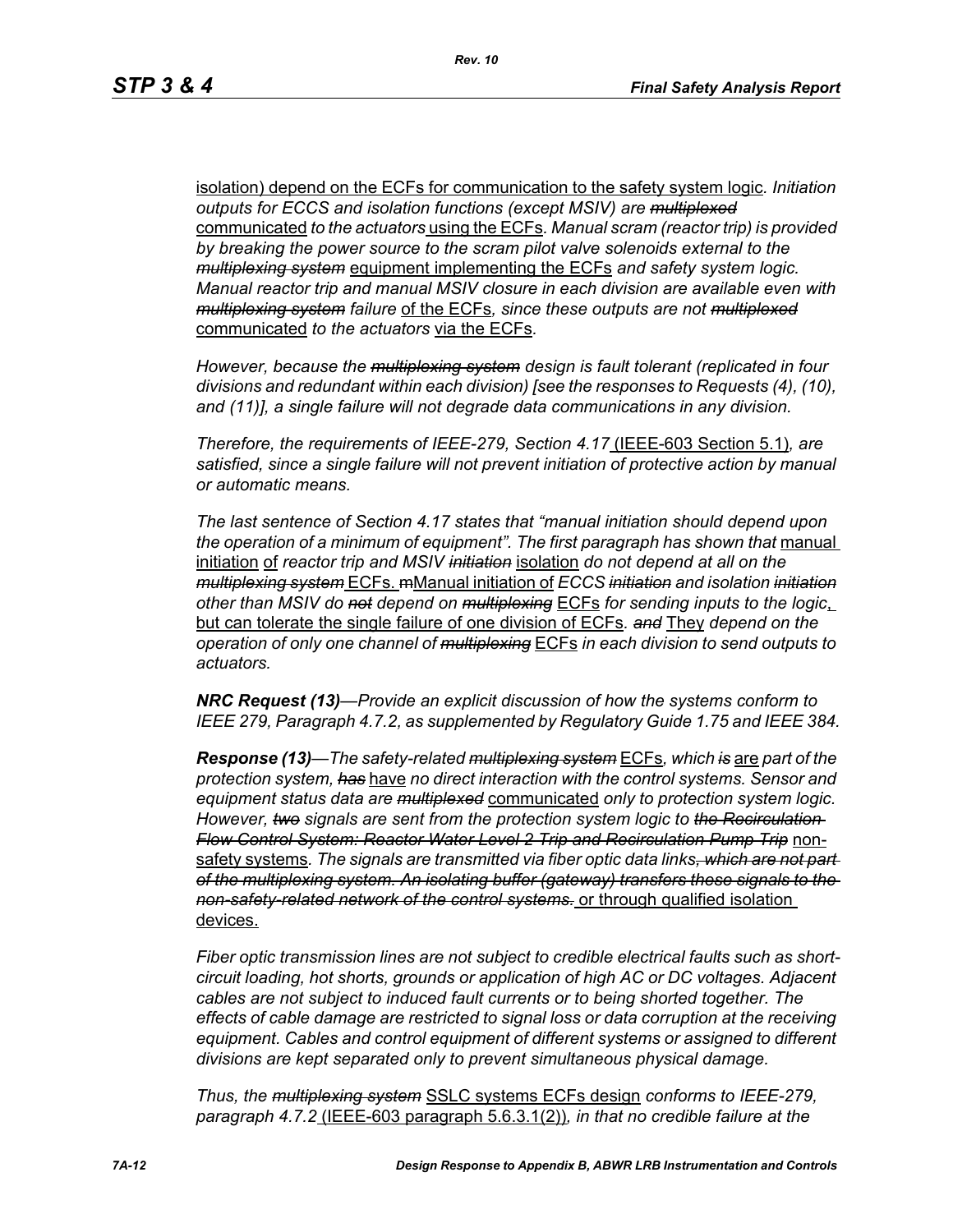*output of an isolation device can "prevent the protection system channel from meeting minimum performance requirements specified in the design bases."*

*To meet the requirements of IEEE-384 and Regulatory Guide 1.75, the protective covering of the fiber optic cables are flame retardant. The cables are passed through physical, safety class barriers, where necessary, for separation of Class 1E circuits and equipment from other Class 1E equipment or from non-Class 1E equipment. The fiber optic multiplexing network is* data communication paths are *independent in each protection division and does not transmit or receive data between divisions.* Limited data communication does occur between divisions, for example, to provide signals needed for 2-out-of-4 voting logic. However, dedicated fiber optic cables are used for this purpose, thereby providing electrical isolation and preserving divisional independence. *However, the multiplexing equipment* implementing the ECFs *is*  otherwise *kept physically separate to minimize the effects of design basis events.* 

*NRC Request (14)—Provide confirmation that system level failures of any multiplexer system detected by automated diagnostic techniques are indicated to the operators consistent with Regulatory Guide 1.47. (i.e., bypass and inoperable status indication).*

**Revised** *Response (14)—*Multiplexers are not used, and there is no multiplexer system. Safety-related data communication is performed as an integral function of the SSLC systems. *Each safety-related multiplexing system* SSLC system *contains online self-diagnostics implemented in software and hardware that will continuously monitor system performance*, including its associated ECFs*. Within each control station*As an example, for each ELCS controller*, the following typical parameters are monitored: (1) status of the CPU, (2) parity checks*Cyclic Redundancy Checks (CRC)*, (3) data plausibility checks*communication keep-alive signal*, (4) watchdog timer status, (5) voltage levels in control unit circuitry*power supply status*, (6) memory (RAM and ROM) checks, and (7) data range and bounds checks. Hardware is provided prior to transmission and following reception to detect transmission errors at the Remote Multiplexing Units and the Control Room Multiplexing Units. Self-test*diagnostics *will indicate faults to the module board replacement level.* 

*Each multiplexing system has* The RDLC ECFs are implemented with *dual*  communication *channels for fault tolerance and is provided with automatic reconfiguration and restart capability. A detected fault is automatically annunciated to the operator at both the system and individual control station level. If one transmission loop is completely out of service, that will also be annunciated. Total shutdown of a*n *multiplexing system* RDLC ECF *is indicated by a separate alarm; however, individual control stations are repairable online without taking the entire system down.* 

*The above actions indicate conformance to Regulation Guide 1.47, Section C.1 (Automatic system level indication of bypass or deliberately induced inoperability).* 

*After repair, the system automatically re-initializes to normal status when power is restored to any unit and automatically resets any alarms. Power loss to any control station is separately monitored and annunciated to aid in troubleshooting and to alert the operator when power is deliberately removed from a unit when being serviced.*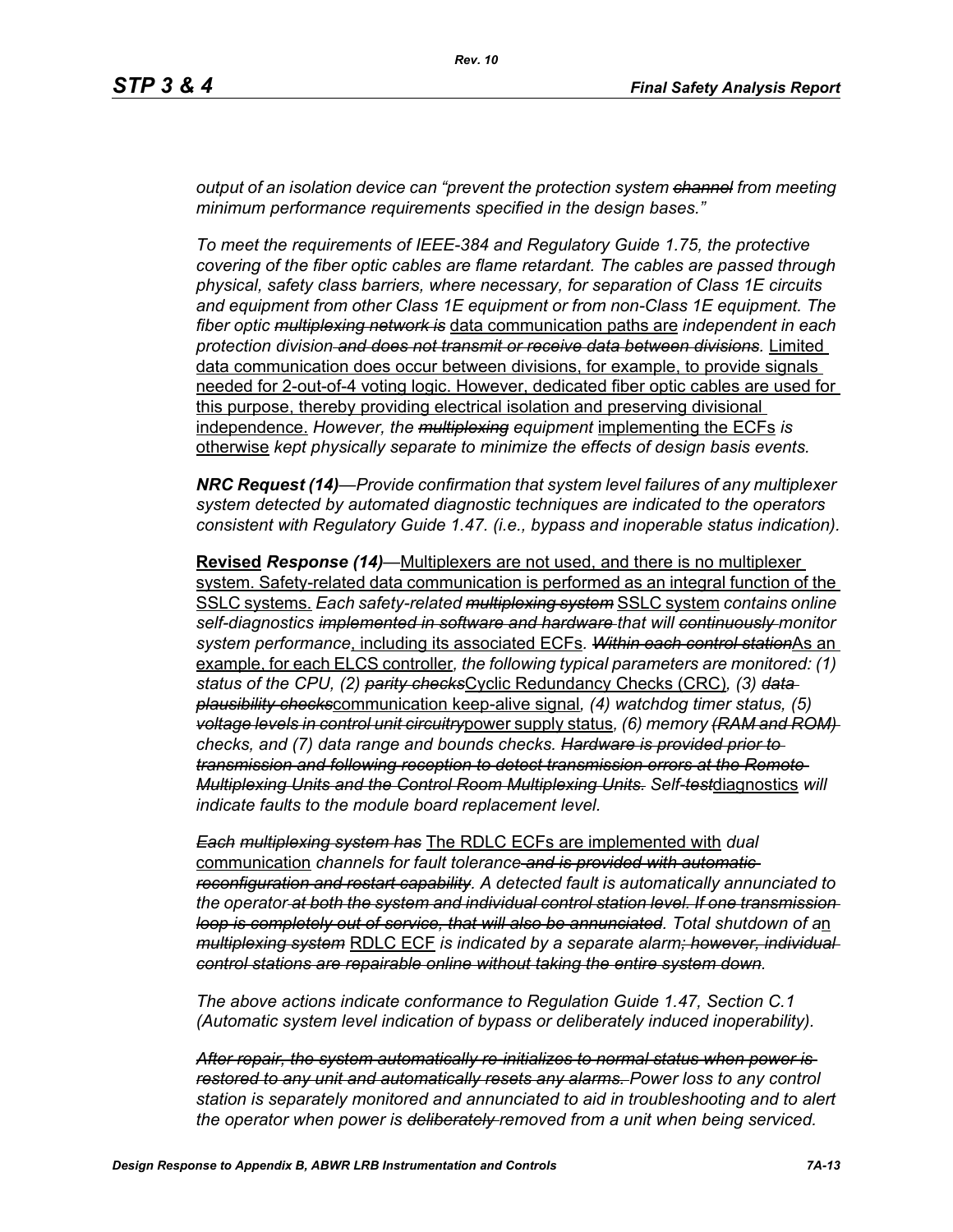*Power loss will cause the fault or out-of-service alarms described previously to activate. This indicates conformance to Regulation Guide 1.47, Section C.2 [Automatic activation of indicating system of C.1 when auxiliary or supporting system (in this case, power source) is bypassed or deliberately rendered inoperable].* 

*Bypassed or inoperable status of any one multiplexing system* division of ECFs *can not render inoperable any redundant portion of the protection system. Each multiplexing system* division of ECFs *is independent in each division* of ECFs in the other divisions*. Inoperable status in one division will cause the appropriate safe-state trips in that division, but the other divisions will continue to operate normally. Faults in another division simultaneously will indicate according to the previous discussion. The resulting safe-state trips will result in the required protective action. Thus, the requirements of Regulation Guide 1.47, Section C.3, are satisfied.* 

*During periodic surveillance, the system-level out-of-service indicators can be tested manually. This satisfies the requirement of Regulation Guide 1.47, Section C.4.* 

*NRC Request (15)—Provide an explicit discussion of the susceptibility of the multiplexer systems to electromagnetic interference.*

**Revised** *Response (15)—*Multiplexers are not used, and there is no multiplexer system. Safety-related data communication is performed as an integral function of the SSLC systems. *Each*The *control station of the multiplexer system either in the control room or in local areas is electrically powered and contains solid-state logic and, therefore, is potentially susceptible to the effects of EMI. However, the effects on the overall network are reduced because of the dual, fiber optic, data transmission network that is used between stations*ELCS equipment is contained in EMI resistant enclosures. Proper grounding and shielding practices are used. The lack of susceptibility of ELCS equipment is verified during qualification testing. Fiber optics are used to communicate with equipment external to the cabinet*. Fiber optics are not subject to induced electrical currents, eliminate ground loops, and also do not radiate electrical noise. Thus, the isolated and distributed nature of the system, which is also replicated in four divisions, tends to reduce EMI effects.* 

*Response (4) indicates several common techniques (shielding, grounding, etc.) used to minimize EMI in the electrical control circuitry. Proper physical placement, especially for the Remote Multiplexing Units* I/O devices*, is essential to eliminate interference from high current or high voltage switching devices.* 

*Data checking software* Self-diagnostics *at the RMUs* controllers *and in the control room at the Control Room Multiplexing Units monitors data transmission to ensure that*  faults do not propagate into the safety protection logic. Bad data transmission will *cause a system alarm and, possibly, a system shutdown if the fault does not clear within defined time constraints.*

*Response (4) also discusses various tests that the system will undergo to demonstrate immunity to EMI.*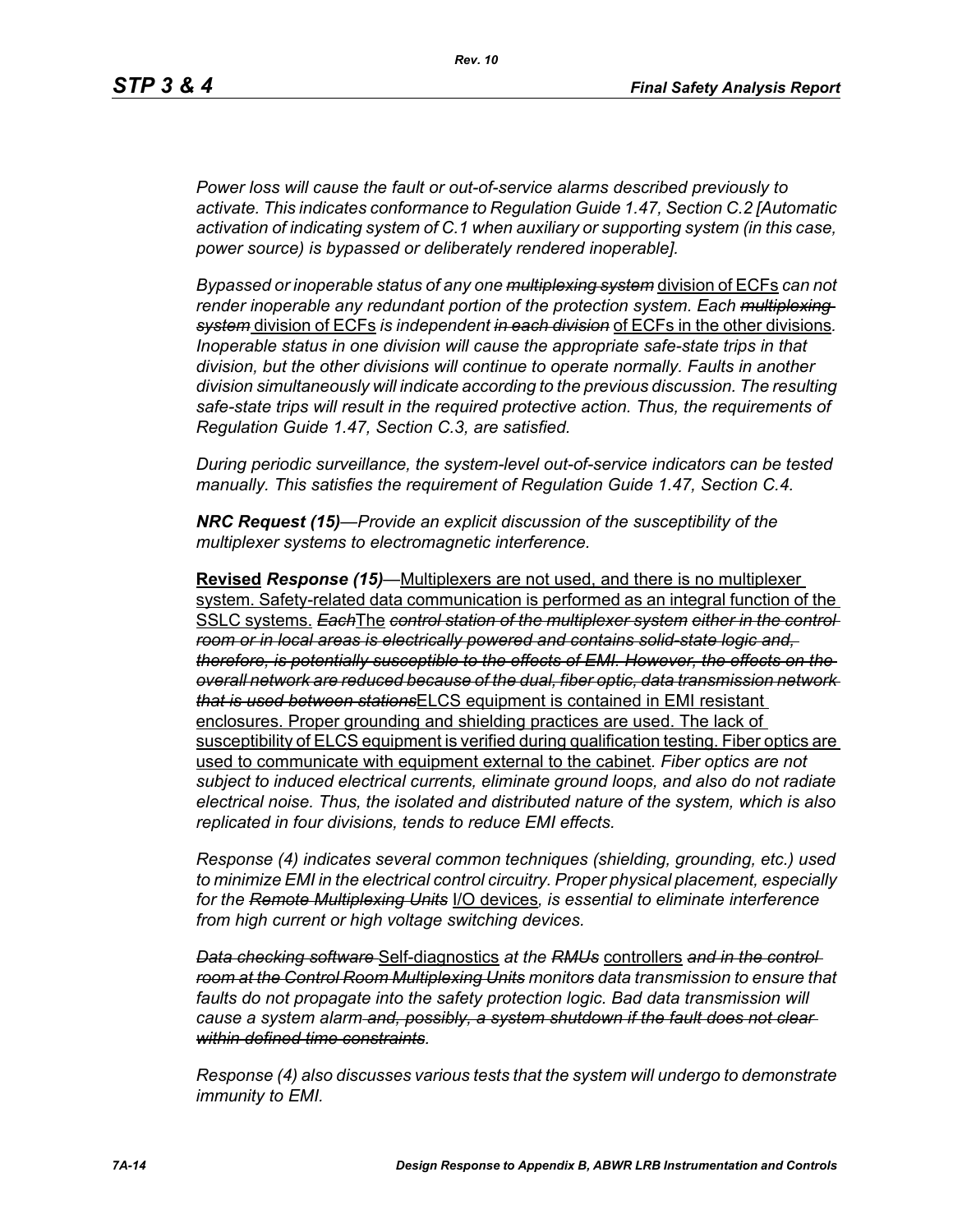# **7A.3 Electrical Isolators**

STD DEP T1 3.4-1

STP DEP 1.8-1

*NRC Request (1)—For each type of device used to accomplish electrical isolation, provide a description of the testing to be performed to demonstrate that the device is acceptable for its application(s). Describe the test configuration and how the maximum credible faults applied to the devices will be included in the test instructions.*

**Revised** *Response (1)—This response is limited to fiber optic data links, which are the only type of isolation device used for electrical isolation of logic level and analog signals between protection divisions and from protection divisions to non-safetyrelated equipment.* 

*Testing is of two types:*

- *(1) Optical characteristics*
- *(2) Signal transmission capability*

*Optical characteristics are checked by an optical power meter and a hand-held light source to determine the optical loss from one end of the fiber optic cable to the other. In an operational system, an optical time domain reflectometer measures and displays optical loss along any continuous optical fiber path. Any abrupt disruption in the optical path such as a splice or connector is seen as a blip on the display. This technique is especially useful for troubleshooting long runs of cable such as in the multiplexing system* those used to implement the DCFs*. Cable terminations are visually inspected under magnification to determine if cracks and flaws have appeared in the optical fiber surfaces within the connector.* 

*Transmission characteristics are tested by bit generation. This test method determines bit error rate by generating a random stream of bits at the transmitter and verifying them at the receiver to determine the reliability of the fiber optics. Data rate is set at the maximum throughput required by the system. Proper transfer of analog signals is determined by analog-to-digital conversion of test signals at the transmitting end, and monitoring of the digital-to-analog conversion at the receiving end for linearity over the full scale range. Frequency of the test signals is set at the maximum required by the system.* monitored in the system by the self diagnostics.

*Maximum credible electrical faults applied at the outputs of isolation devices do not apply to fiber optic systems. The maximum credible fault is cable breakage causing loss of signal transmission. Faults cannot cause propagation of electrical voltages and currents into other electrical circuitry at the transmitting or receiving ends. Conversely, electrical faults originating at the input to the fiber optic transmitter can only damage the local circuitry and cause loss or corruption of data transmission; damaging voltages and currents will not propagate to the receiving end.*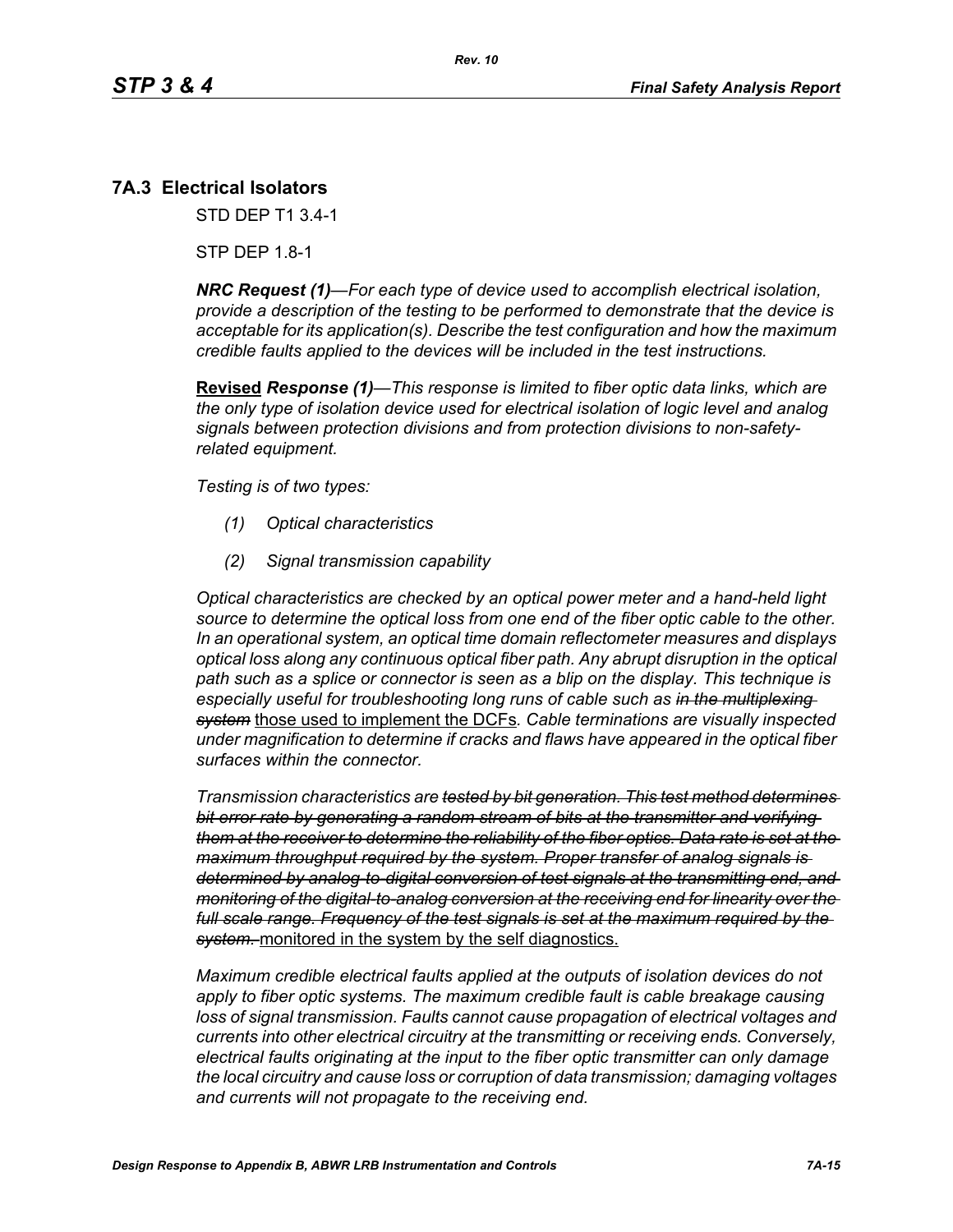*NRC Request (5)—Provide a commitment that the isolation devices will comply with all environmental qualification and seismic qualification requirements.*

**Revised** *Response (5)—Fiber optic isolation devices are expected to have less difficulty than previous isolation devices in complying with all qualification requirements due to their small size, low mass, and simple electronic interfaces. The basic materials and components, except for the fiber optic cable itself, are the same as those used in existing, qualified isolation devices.* 

*A major advantage of fiber optics is that signals can be transmitted long distances and around curves through the isolating medium; thus, the physical, safety-class barrier required for separation of Class 1E devices may be provided by just the cable length if the protective covering and any fill materials of the cable are made properly flameretardant. For short distances, the fiber optic cable can be fed through a standard safety class structure.* 

*Details of the type of cable, transmitter, and receiver combinations that will provide optimum compliance with qualification requirements must await the guidance to be developed by the NRC staff/EG&G studies (see Section 4).* 

*NRC Request (6)–Describe the measures taken to protect the safety systems from electrical interference (i.e., electrostatic coupling, EMI, common mode, and crosstalk) that may be generated.*

**Revised** *Response (6)–Previous responses have described the specific measures that are employed to minimize electrical interference. Fiber optic isolating devices do not require metallic shielding and are immune from electrostatic coupling, EMI, common-mode effects, and crosstalk along their cable length; they also do not radiate electrical interference. The electrical circuitry used to transmit and receive the optical signals is susceptible to electrical interference in the same manner as other circuitry, but the isolating effects of the fiber optic cable will reduce propagation of interference. The local effects of EMI and other electrical noise are handled by standard filtering, shielding, and grounding techniques.*

*See Reponse (4) of Section 7A.2 for tests that will be performed to verify the effectiveness of EMI preventive measures for safety systems. Additional tests to determine the susceptibility of safety system control equipment to electrostatic discharges shall be established using the test procedures included in IEC Publication 801-2, Electromagnetic Compatibility for Industrial-Process Measurement and Control Equipment, Part 2: Electrostatic Discharge Requirements* 61000-4-2, Electromagnetic Compatibility (EMC) - Part 4-2: Testing and Measurement Techniques - Electrostatic Discharge Immunity Test*. The test procedures of Paragraph 8 of this document shall be performed up to and including Severity Level 4, as defined in the document* Part 4-2 will be used to qualify electrical and electronic equipment subjected to static electricity discharges*.*

*NRC Request (7)—Provide information to verify that the Class 1E isolation devices are powered from a Class 1E power source(s).*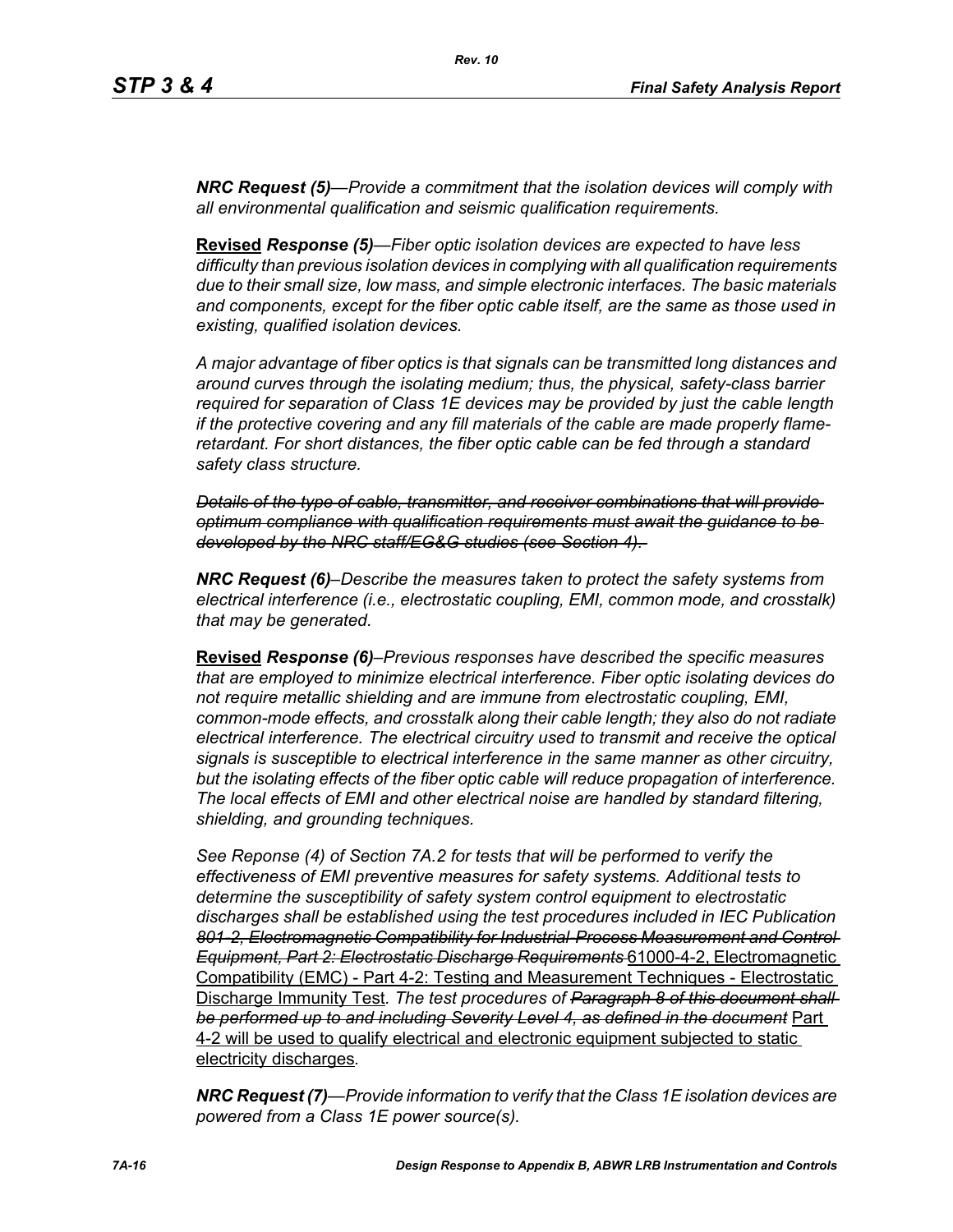**Revised** *Response (7)—When using fiber optic devices as Class 1E isolation devices, only the input side of the transmitting device and output side of the receiving device use electrical power. The low voltage power supplies for these devices use the same power source as the logic that drives the isolating device. For ABWR safety systems, this power is:*

- *(1) Divisional 120V Vital AC (UPS)-For Reactor Protection System (RPS) logic and Main Steam Isolation Valve (MSIV) logic.*
- *(2) 125V Plant DC Power Supply-For ECCS logic and Leak Detection and Isolation System (LDS) logic.*

Fiber optic cable is used for Class 1E isolation and does not use any electrical power to accomplish that function.*]* \*

### **7A.7 Revised Responses to Subsections 7A.5 & 7A.6; Computer Hardware and Software**

STD DEP T1 3.4-1

STD DEP 16.3-100

#### *Items 7A.5(3) and 7A.6(2)*

*The ABWR design of the Reactor Protection System utilizes microprocessor*  configurable logic *technology for logic decisions based on analog input from various sensors. This philosophy is much the same as that of GESSAR II and the Clinton BWR, except in those designs, solid-state CMOS accepted digital signals from analog trip modules (ATM). In the ABWR design, the microprocessors perform the functions of both the CMOS and the ATM.*

*The important distinction is that the ABWR uses a modern form of a digital computer device (i.e., microprocessors) for the same reasons relays and solid-state devices were used in earlier designs (i.e., making simple logic decisions); not for making complex calculations for which protective action is dependent.*

#### *Items 7A.5(4) and 7A.6(4)*

*The guidelines of NUREG-O493 have been used to perform analysis of several possible different configurations of the Safety System Logic and Control (SSLC) network. Analyses have been performed at the system design level to assure adequate defense-in-depth and/or diversity principles were incorporated at acceptable cost. It is recognized that such requirements are in addition to positions on safetyrelated protection systems (such as the single failure criterion) taken previously in other Regulatory Guides.*

*<sup>\*</sup> See Section 7.A.1(1).*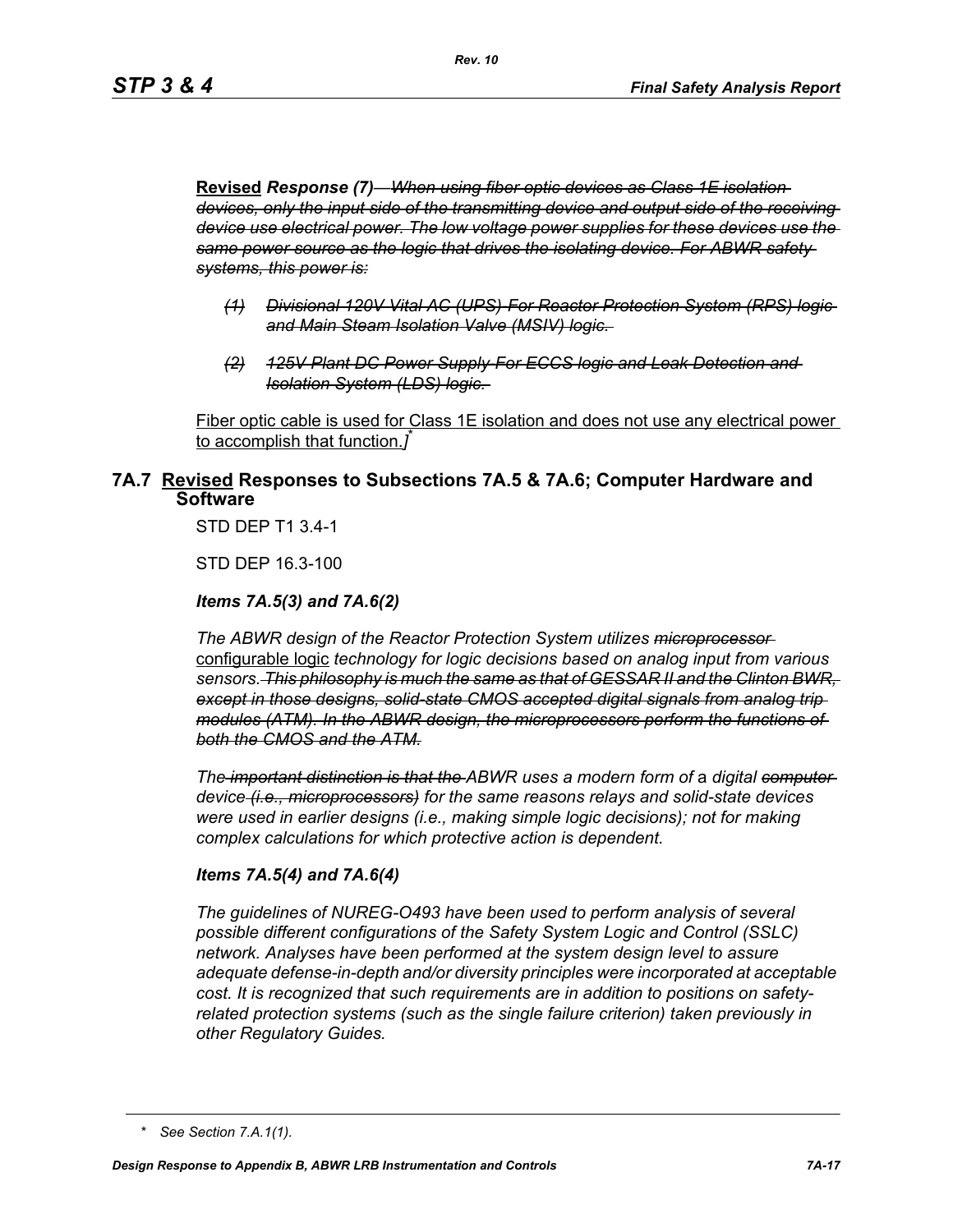*In order to reduce plant construction costs and simplify maintenance operation, the ABWR protection systems are designed with a* partially *"shared sensors" concept. The SSLC* RTIS *is the central processing mechanism and* that *produces logic decisions for both RPS and* MSIV isolation functions. The ELCS is the central processing mechanism that produces logic decisions for all *ESF safety system functions. Redundancy and "single failure" requirements are enhanced by a full four-division modular design using two-out-of-four voting logic on inputs derived from LOCA signals which consist of diverse parameters (i.e., reactor low level and high drywell pressure). Many additional signals are provided, in groups of four or more, to initiate RPS scram (Table 7.2-2).*

*With its inherent advantages, it is also recognized that such design integration (i.e., shared sensors) theoretically escalates the effects of potential common-mode failures (CMF). Therefore,* the architecture of the *SSLC System*s *architecture is designed to provide maximum separation of system functions by using separate digital trip modules* functions *(DTMs* DTFs*) and trip logic units*functions *(TLUs*TLFs*) for RPS/MSIV logic processing and for LDS/ECCS logic processing within each of the four essential power divisions. Thus, setpoint comparisons within individual DTMs* DTFs *are associated with logically separate initiation tasks.* 

*Sensor signals are sent to each DTM* DTF *on separate or redundant data links such that distribution of DTM* DTF *functions results in minimum interdependence between echelons of defense. For reactor level sensing, the RPS scram function utilizes narrowrange transmitters while the ECCS functions utilize the wide-range transmitters. The diverse high drywell signals are shared within the two-out- of-four voting logic. In addition, all automatic protective functions are backed up by manual controls. These concepts are illustrated in Figure 7A-1.*

#### *Items 6(1) and 6(3)*

*IEEE-603 has been reviewed, as has Regulatory Guide 1.153 which endorses IEEE-603.*

*The microprocessor hardware and software which make up the Safety System Logic and Control (SSLC)* systems *is designed to make logic decisions which automatically initiate safety actions based on input from instrument monitored parameters for several nuclear safety systems. As shown in Figure 7.1-2 of Section 7.1 and Figure 7A-1, the*  **SSLC is not a nuclear safety system of itself, but is a means by which the nuclear** *safety systems accomplish their functions. In that sense, the SSLC is a component that* systems *integrates the nuclear safety systems.*

*Most positions stated in IEEE-603 (as endorsed by RG 1.153) pertain to the nuclear safety systems, and are similar to those of IEEE-279, which are addressed for each system in the analysis sections of Chapter 7. Safety system design bases are described for all I&C systems in Section 7.1, beginning at Subsection 7.1.2.2. Setpoints and margin may be found in Chapter 16* The methods for calculating setpoints and margins are described in Chapter 16*.*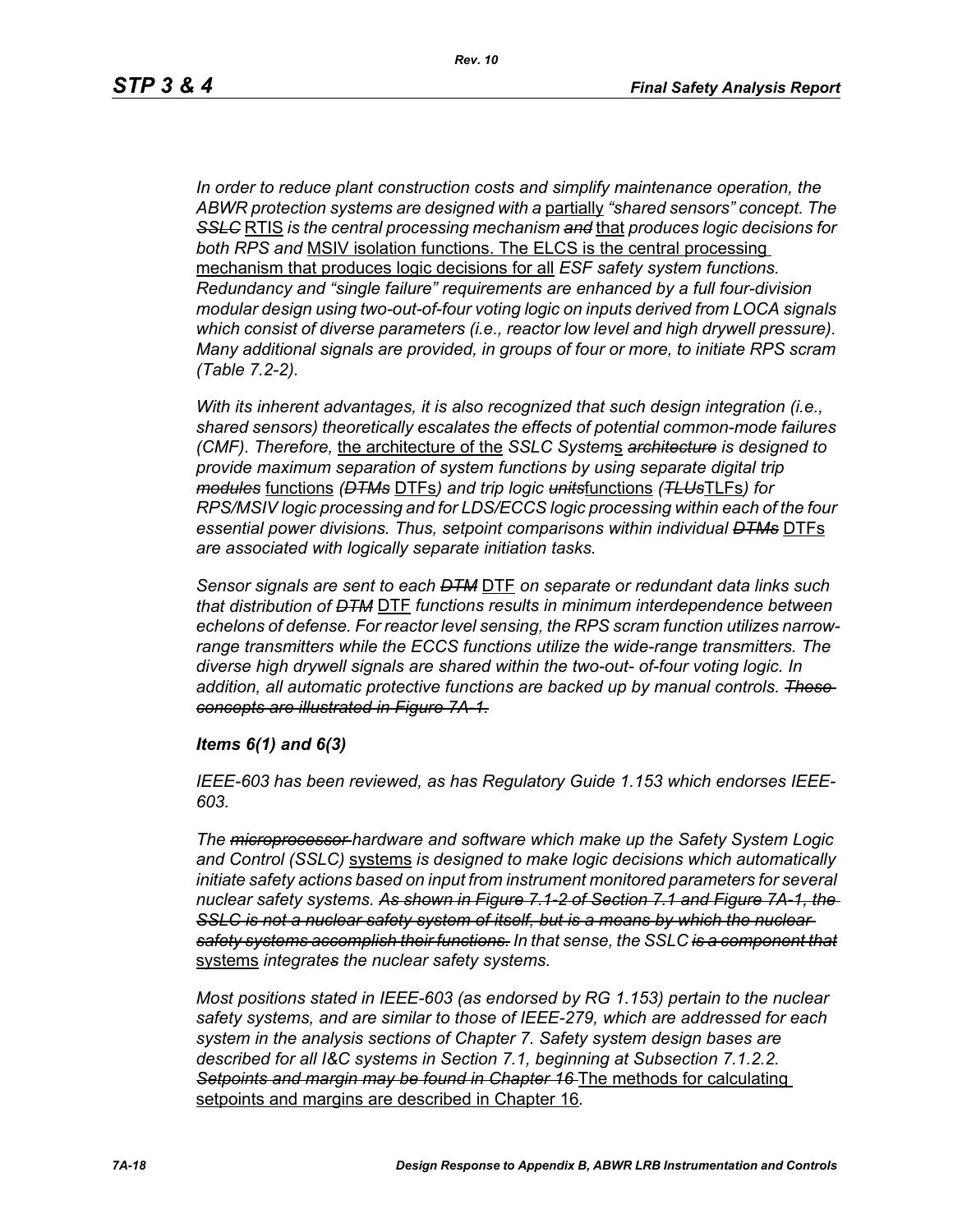*The safety system criteria in Section 5* and the functional and design requirements in Section 6 *of IEEE-603 are not compromised by the introduction of the SSLC. All positions regarding single-failure, completion of protective actions, etc., are designed into the protection systems. All SSLC components associated with the protection systems are Class 1E and are qualified to the same standards as the protection systems.*

*Independence of the four SSLC electrical divisions is retained by using fiber-optic cable for cross- divisional communication such as the two-out-of-four voting logic. Capability for test and calibration is greatly enhanced by the SSLC's self-test subsystem (STS) as described in Subsection 7.1.2.1.6.*

*In summary, the hardware and software functions of the microprocessors used in the SSLC comply with applicable portions of IEEE-603 and Regulatory Guide 1.153 (i.e., quality, qualification, testability, independence). The remaining portions, which apply to the nuclear safety systems, are not compromised by the SSLC design, but are in fact enhanced by self-test.]\**

<sup>\*</sup> See Section 7A.1(1).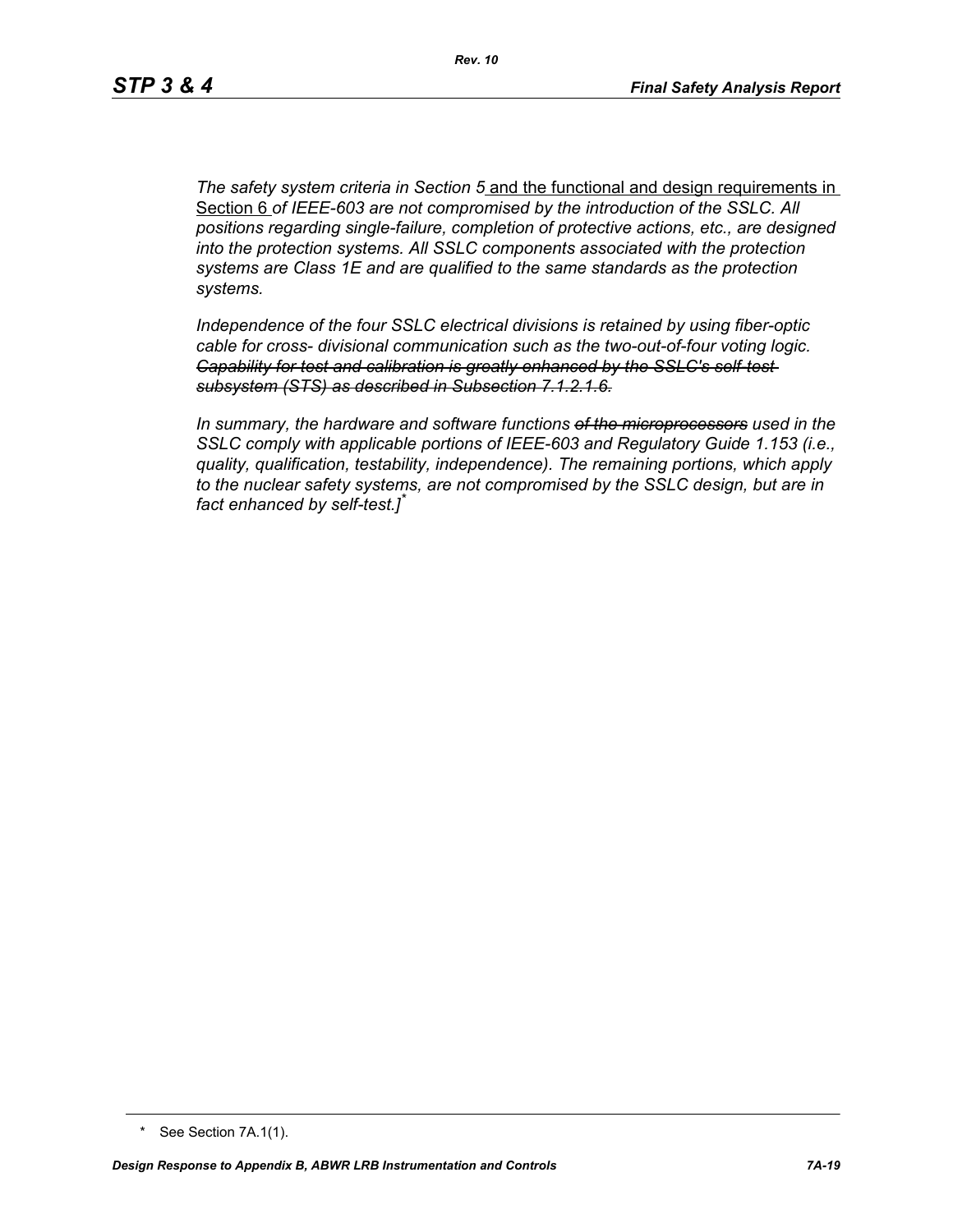### **Table 7A-1 List of Equipment Interface with** *Essential MUX* **ECFs Signals (Typical)**

| <b>Device</b>                     | Div    | <b>Description</b>                            |
|-----------------------------------|--------|-----------------------------------------------|
| $-$                               | ິ<br>υ | $(1)$ $H/L$<br><del>וועווקהן ואוטטה טסי</del> |
| 21/10<br>$\overline{\phantom{a}}$ | ◠<br>£ | (0, 0)<br><del>oonoommunnn</del>              |